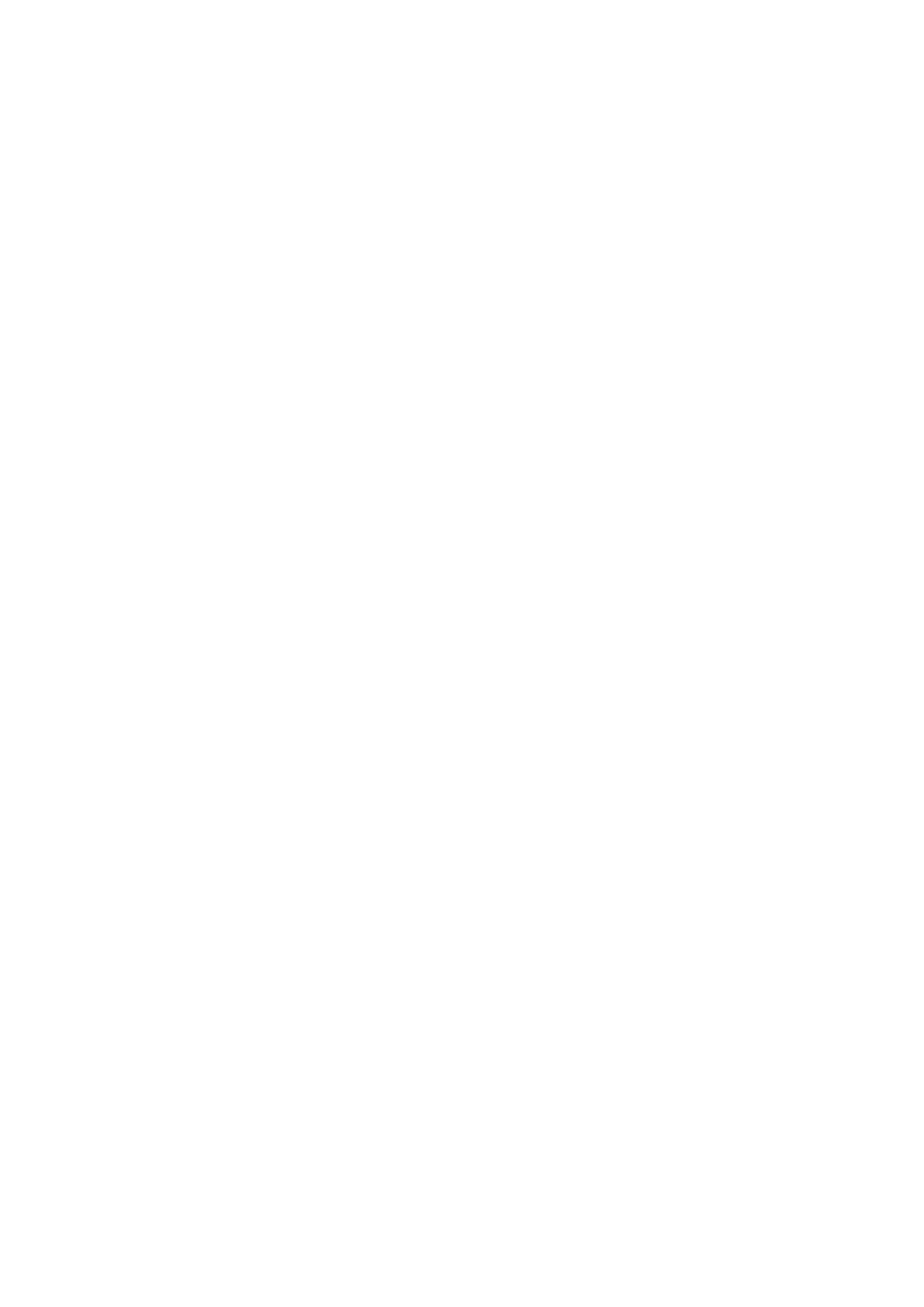

# **Administrative Arrangements 2016 (No 5)**

### **Notifiable instrument NI2016-693**

made under the

**Australian Capital Territory (Self-Government) Act 1988 (Cwlth) and the Public Sector Management Act 1994** 

# **Contents**

|          |                                                          | Page |
|----------|----------------------------------------------------------|------|
| Preamble |                                                          |      |
| 1        | Name of arrangements                                     |      |
| 2        | Commencement                                             | 2    |
| 3        | Definitions                                              | 2    |
| 4        | Ministers-matters allocated                              | 2    |
| 5        | Ministers—authority to act for one another               | 3    |
| 6        | Administrative units—constitution and control            | 3    |
| 7        | Administrative units—Ministers responsible and functions | 3    |
| 8        | Repeal                                                   |      |
|          |                                                          |      |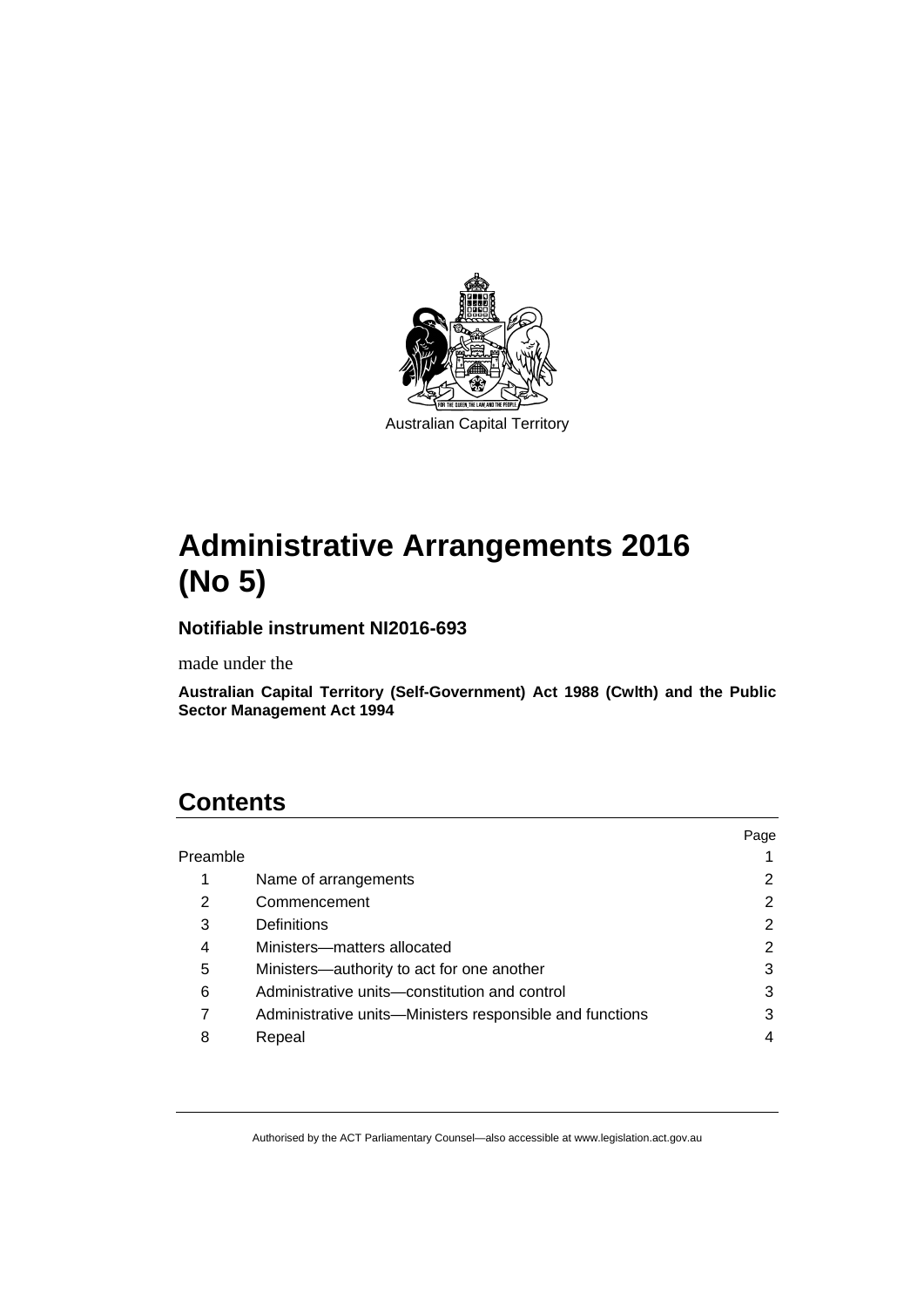|                   |                                                                                | Page |
|-------------------|--------------------------------------------------------------------------------|------|
| Schedule 1        | Ministers, administrative units and functions                                  | 5    |
| <b>Schedule 2</b> | <b>Enactments</b>                                                              | 13   |
| <b>Part 2.1</b>   | <b>Chief Minister, Treasury and Economic Development</b><br><b>Directorate</b> | 13   |
| <b>Part 2.2</b>   | <b>Health Directorate</b>                                                      | 17   |
| <b>Part 2.3</b>   | <b>Education Directorate</b>                                                   | 18   |
| <b>Part 2.4</b>   | <b>Justice and Community Safety Directorate</b>                                | 19   |
| <b>Part 2.5</b>   | <b>Environment, Planning and Sustainable Development</b><br><b>Directorate</b> | 25   |
| <b>Part 2.6</b>   | <b>Community Services Directorate</b>                                          | 28   |
| <b>Part 2.7</b>   | <b>Transport Canberra and City Services Directorate</b>                        | 29   |

contents 2 Administrative Arrangements 2016 (No 5) NI2016-693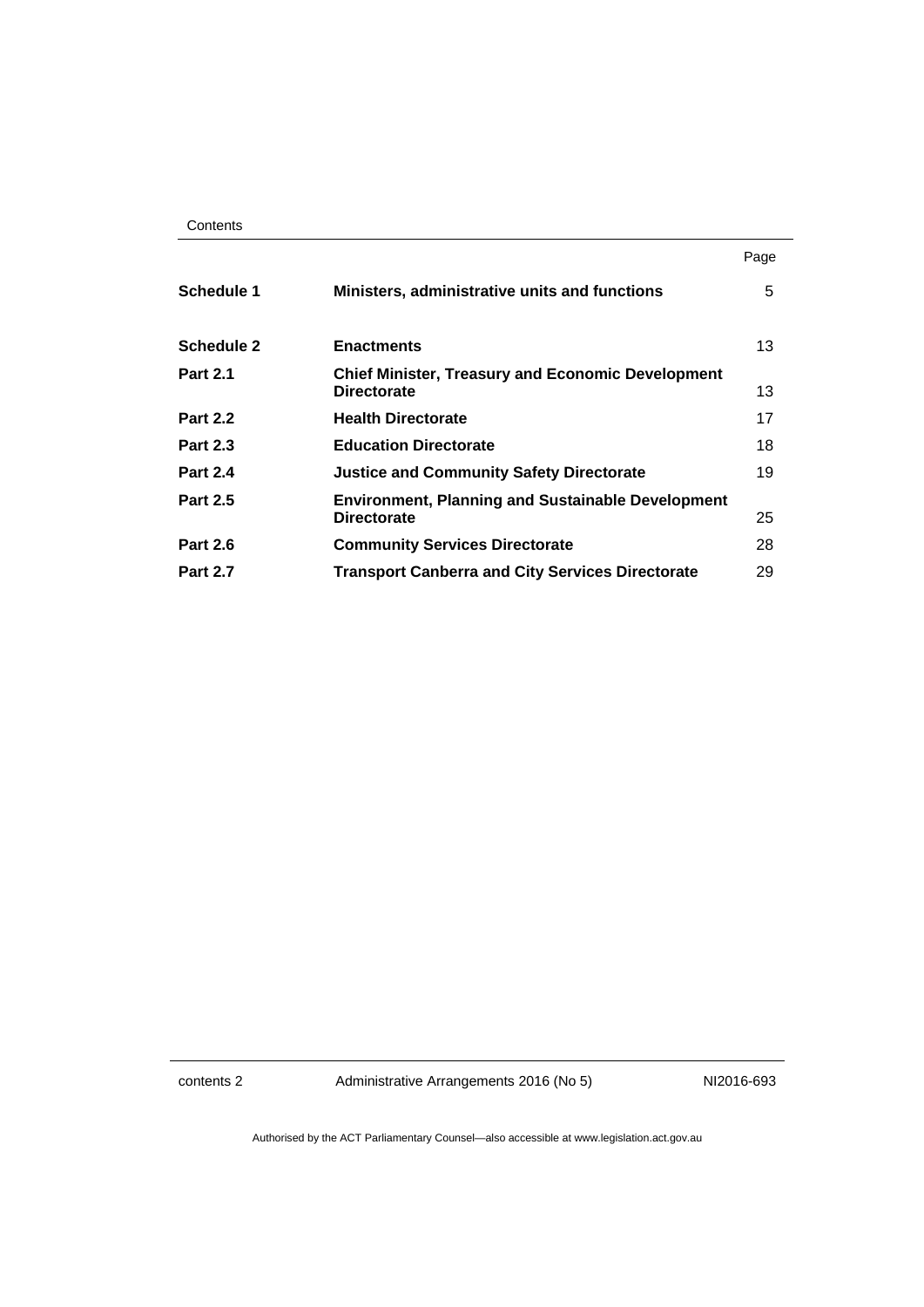### <span id="page-4-0"></span>**Preamble**

These arrangements reflect the ACT government's commitment to the following priorities:

- health and education investment
- suburban renewal and better transport
- economic growth and diversification
- enhancing liveability and social inclusion.

**Strengthening governance and promoting opportunity**  Chief Minister, Treasury and Economic Development Justice and Community Safety

#### **Supporting our community**

Health Community Services Education

#### **Enhancing our city**

Environment, Planning and Sustainable Development Transport Canberra and City Services

NI2016-693 Administrative Arrangements 2016 (No 5) page 1

*Note* To support the priorities, ACT Government directorates are clustered as follows: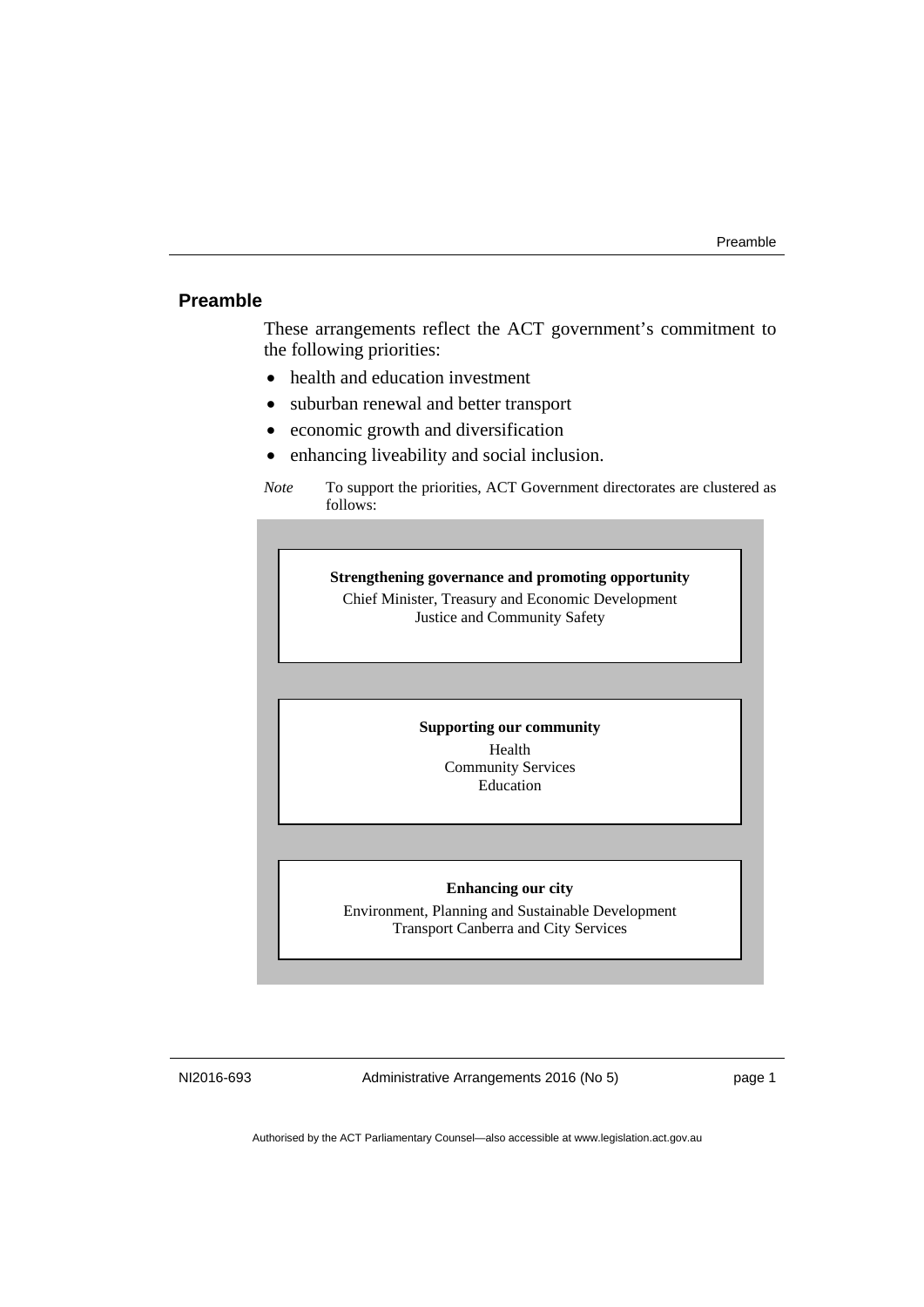#### <span id="page-5-0"></span>**1 Name of arrangements**

These arrangements are the *Administrative Arrangements 2016 (No 5)*.

#### <span id="page-5-1"></span>**2 Commencement**

These arrangements commence on 19 December 2016.

#### <span id="page-5-2"></span>**3 Definitions**

In these arrangements:

*Public Sector Management Act* means the *Public Sector Management Act 1994*.

*Self-Government Act* means the *Australian Capital Territory (Self-Government) Act 1988* (Cwlth).

#### <span id="page-5-3"></span>**4 Ministers—matters allocated**

For the Self-Government Act, section 43 (1), a Minister mentioned in schedule 1, column 1 is allocated responsibility for the following matters relating to the powers of the Executive:

- (a) governing the Territory in relation to the matters mentioned in schedule 1, column 2 opposite the reference to the Minister;
- (b) executing and maintaining the Territory enactments mentioned in schedule 2 under the reference to the Minister;
- (c) exercising the powers of the Executive under the Commonwealth laws mentioned in schedule 2 under the reference to the Minister;
- (d) exercising prerogatives of the Crown for the matters mentioned in paragraphs (a), (b) and (c).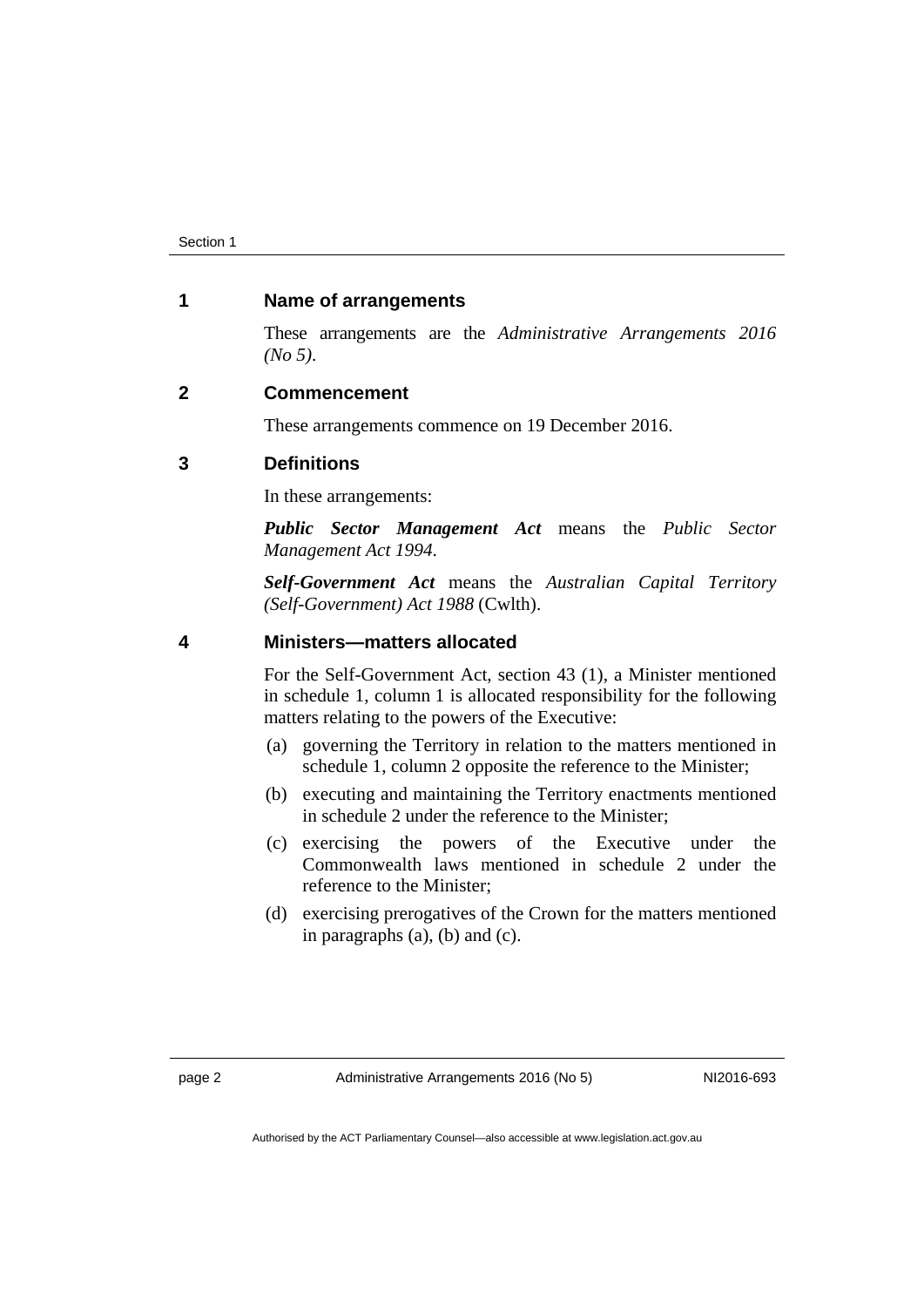#### <span id="page-6-0"></span>**5 Ministers—authority to act for one another**

- (1) For the Self-Government Act, section 43 (2), any Minister is authorised to act on the Chief Minister's behalf or on behalf of another Minister.
- (2) Subsection (1) is subject to the Legislation Act, section 41 (Making of certain statutory instruments by Executive).

#### <span id="page-6-1"></span>**6 Administrative units—constitution and control**

For the Public Sector Management Act, section 13, the administrative units mentioned in schedule 1, column 3 are established.

*Note Establish* includes constitute and continue in existence (see Legislation Act, dict, pt 1).

#### <span id="page-6-2"></span>**7 Administrative units—Ministers responsible and functions**

For the Public Sector Management Act, section 14—

- (a) a Minister mentioned in schedule 1, column 1 is allocated responsibility for the administrative unit or units mentioned in column 3 opposite the reference to the Minister; and
- (b) an administrative unit mentioned in schedule 1, column 3 is allocated responsibility for—
	- (i) the matters mentioned in column 2 opposite the reference to the unit; and
	- (ii) the prerogatives of the Crown for the matters mentioned in subparagraph (i); and
- (c) an administrative unit mentioned in schedule 2 is allocated responsibility for—
	- (i) the Territory enactments mentioned in schedule 2 under the reference to the unit; and

NI2016-693 Administrative Arrangements 2016 (No 5) page 3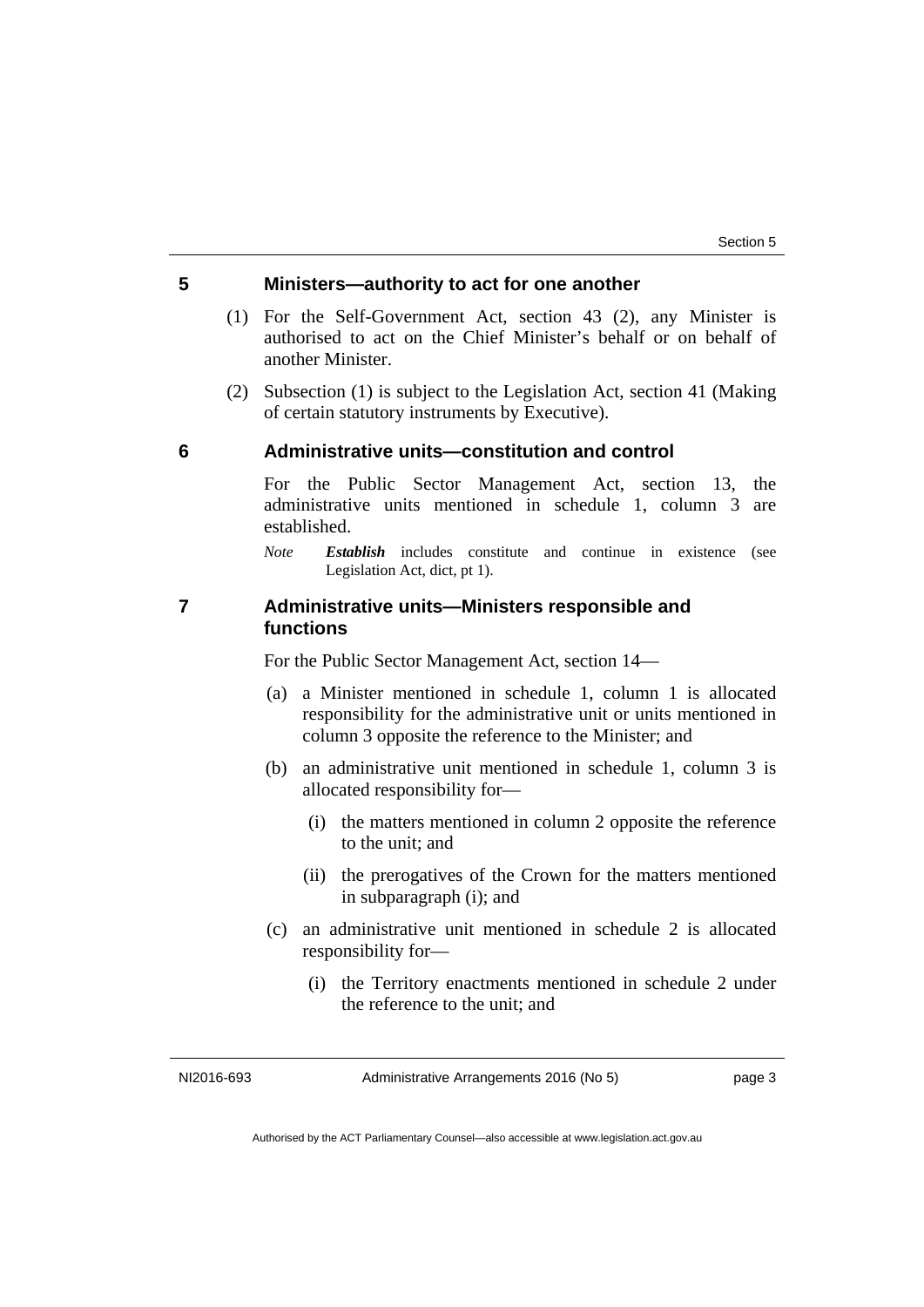Section 8

(ii) powers of the Executive under Commonwealth laws mentioned in schedule 2 under the reference to the unit.

### <span id="page-7-0"></span>**8 Repeal**

The *Administrative Arrangements 2016 (No 4)* (NI2016-608) are repealed.

page 4 Administrative Arrangements 2016 (No 5) NI2016-693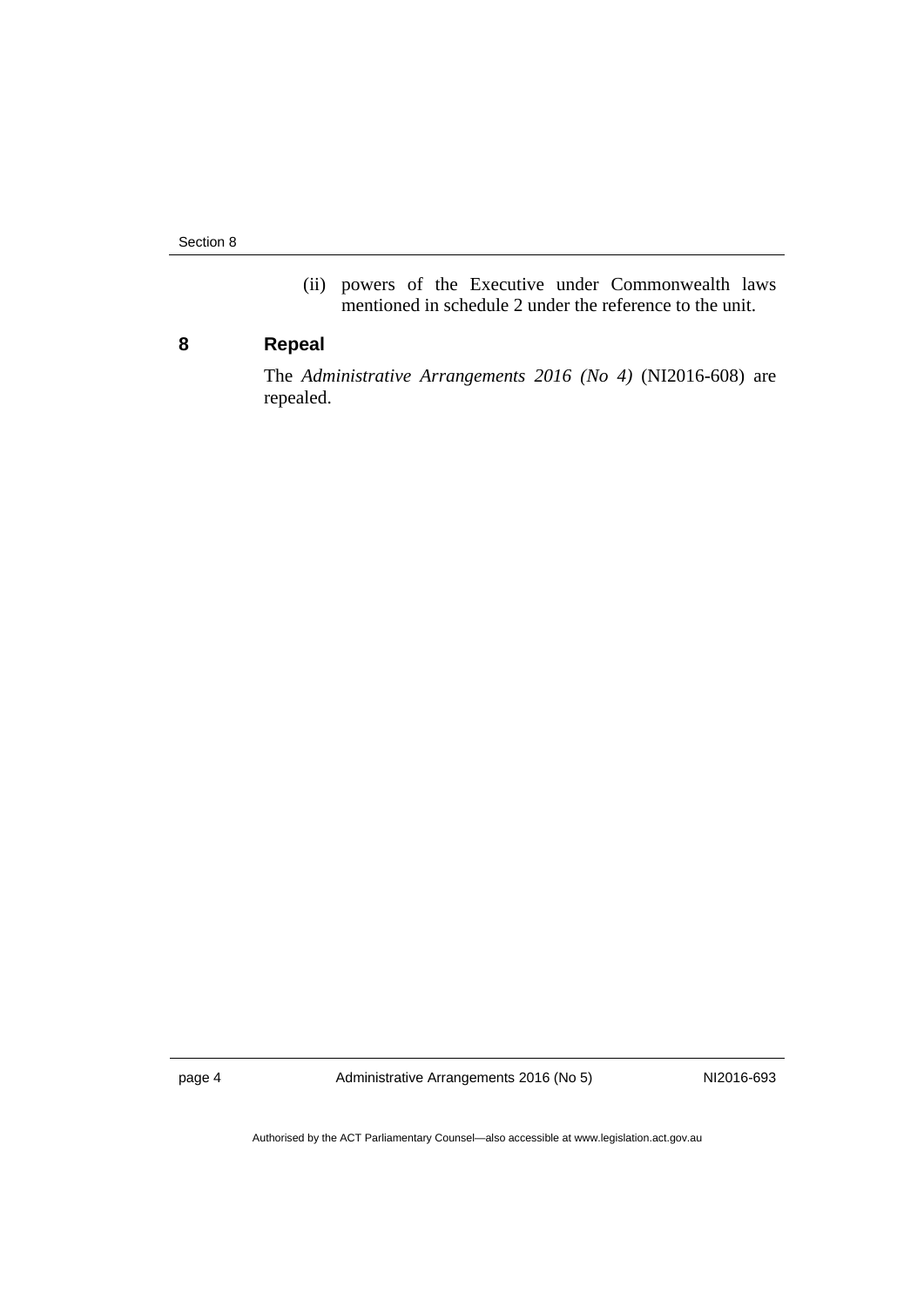# <span id="page-8-0"></span>**Schedule 1 Ministers, administrative units and functions**

(see ss 4-7)

| column 1<br><b>Minister</b>     | column <sub>2</sub><br>matters                                                                                                                                                                                                                                                                                                                                                                          | column 3<br>administrative unit                                           |
|---------------------------------|---------------------------------------------------------------------------------------------------------------------------------------------------------------------------------------------------------------------------------------------------------------------------------------------------------------------------------------------------------------------------------------------------------|---------------------------------------------------------------------------|
| <b>Chief</b><br><b>Minister</b> | Access to government information<br><b>ACT Public Service</b><br>Audit policy<br><b>Chief Digital Officer</b><br>Communication and community engagement<br>Government strategy and policy<br><b>Integrity Commission</b><br>Intergovernmental relations<br>Regional development<br><b>Support to Cabinet</b>                                                                                            | Chief Minister,<br>Treasury and<br>Economic<br>Development<br>Directorate |
| Treasurer                       | <b>ACT</b> Insurance Authority<br>Borrowing, funds management and infrastructure<br>finance<br>Budget process and financial reporting<br>Concessions<br>Fiscal and economic policy including competition<br>Government business enterprises<br>Insurance policy<br><b>Revenue Office</b><br>Shared services, including transactional services and<br><b>ICT</b> services<br>Taxation and revenue policy | Chief Minister,<br>Treasury and<br>Economic<br>Development<br>Directorate |

NI2016-693 Administrative Arrangements 2016 (No 5) page 5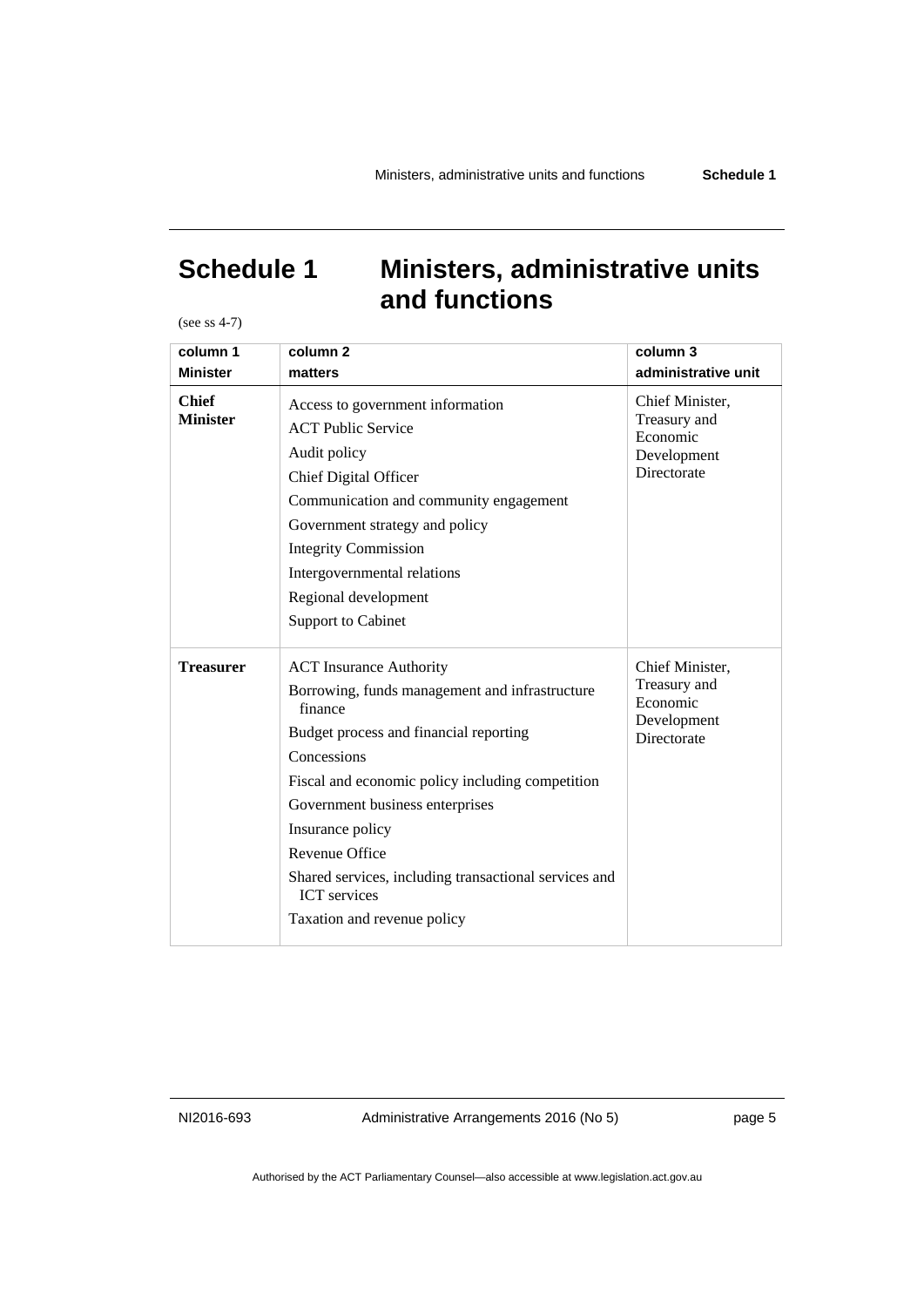#### **Schedule 1** Ministers, administrative units and functions

| column 1                                                                                       | column <sub>2</sub>                                                                                                                                                                           | column 3                                                                        |
|------------------------------------------------------------------------------------------------|-----------------------------------------------------------------------------------------------------------------------------------------------------------------------------------------------|---------------------------------------------------------------------------------|
| <b>Minister</b>                                                                                | matters                                                                                                                                                                                       | administrative unit                                                             |
| <b>Minister for</b><br>Economic<br><b>Development</b>                                          | Capital works and procurement<br>Digital Canberra<br>Government accommodation and property services<br>Innovation, trade and investment<br>Skills and economic development                    | Chief Minister,<br>Treasury and<br>Economic<br>Development<br>Directorate       |
| <b>Minister for</b><br><b>Tourism and</b><br><b>Major Events</b>                               | Major events (Floriade, Enlighten)<br>Territory venues (Arboretum, Exhibition Park in<br>Canberra, GIO Stadium, Manuka Oval, Stromlo<br>Forest Park)<br>Tourism<br><b>Special Events Fund</b> | Chief Minister,<br>Treasury and<br>Economic<br>Development<br>Directorate       |
| <b>Minister for</b><br><b>Education</b><br>and Early<br><b>Childhood</b><br><b>Development</b> | Childcare services and regulation<br>Education (including early childhood education)<br>Government and non-government schools                                                                 | <b>Education Directorate</b>                                                    |
| <b>Minister for</b><br><b>Housing and</b><br><b>Suburban</b><br><b>Development</b>             | Homelessness services<br>Housing policy and services<br>Housing sector regulation<br>Public housing asset management                                                                          | <b>Community Services</b><br>Directorate                                        |
|                                                                                                | Affordable housing<br>Public housing renewal program<br>Suburban land development                                                                                                             | <b>Chief Minister</b><br>Treasury and<br>Economic<br>Development<br>Directorate |
| <b>Minister for</b><br>the Prevention<br>of Domestic<br>and Family<br><b>Violence</b>          | Family Safety (Coordinator-General)                                                                                                                                                           | Justice and<br><b>Community Safety</b><br>Directorate                           |

page 6 Administrative Arrangements 2016 (No 5) NI2016-693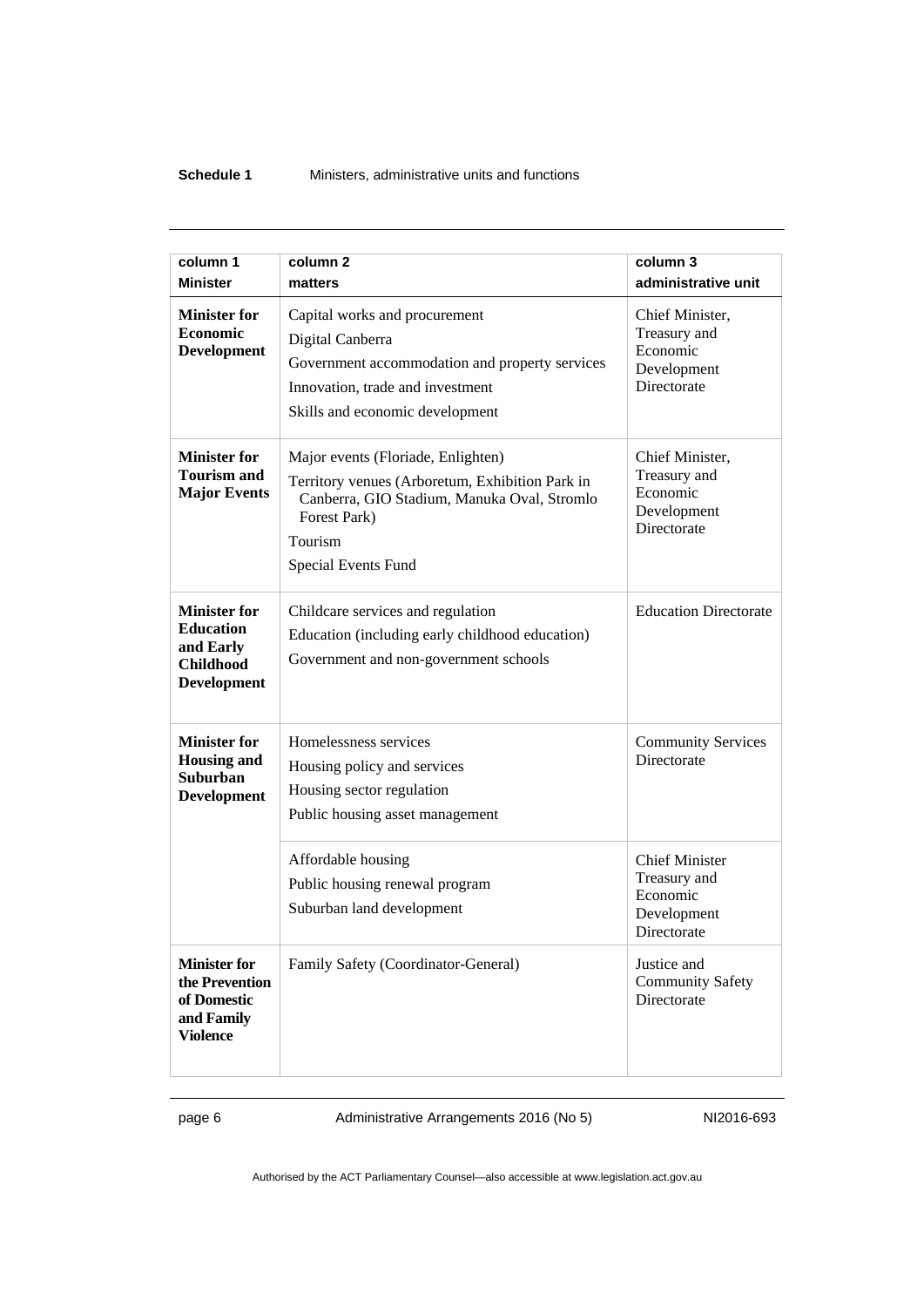| column 1<br><b>Minister</b>                                            | column <sub>2</sub><br>matters                                                                                                                                                                                                                                                                                       | column 3<br>administrative unit                                           |
|------------------------------------------------------------------------|----------------------------------------------------------------------------------------------------------------------------------------------------------------------------------------------------------------------------------------------------------------------------------------------------------------------|---------------------------------------------------------------------------|
| <b>Minister for</b><br>Women                                           | Women's affairs policy and services                                                                                                                                                                                                                                                                                  | <b>Community Services</b><br>Directorate                                  |
| <b>Minister for</b><br>Sport and<br><b>Recreation</b>                  | Elite sporting performance agreements<br>Sport and recreation                                                                                                                                                                                                                                                        | Chief Minister,<br>Treasury and<br>Economic<br>Development<br>Directorate |
| <b>Minister for</b><br>Health                                          | Acute health services<br>Aged care and rehabilitation services<br>Cancer services<br>Child health development<br>Community health services<br>Drug and alcohol policy and services<br>Health policy (excluding mental health policy)<br>Local hospital network<br>Population health and preventative health services | <b>Health Directorate</b>                                                 |
|                                                                        | Healthy Weight Initiative                                                                                                                                                                                                                                                                                            | Chief Minister,<br>Treasury and<br>Economic<br>Development<br>Directorate |
| <b>Minister for</b><br><b>Transport</b><br>and City<br><b>Services</b> | Active travel (Coordinator-General)<br>Community transport<br>Municipal services<br>Roads ACT<br>Roads (Coordinator-General)<br>Transport Canberra (including ACTION and light<br>rail)<br>Transport reform<br>Waste policy                                                                                          | <b>Transport Canberra</b><br>and City Services<br>Directorate             |

NI2016-693 Administrative Arrangements 2016 (No 5) page 7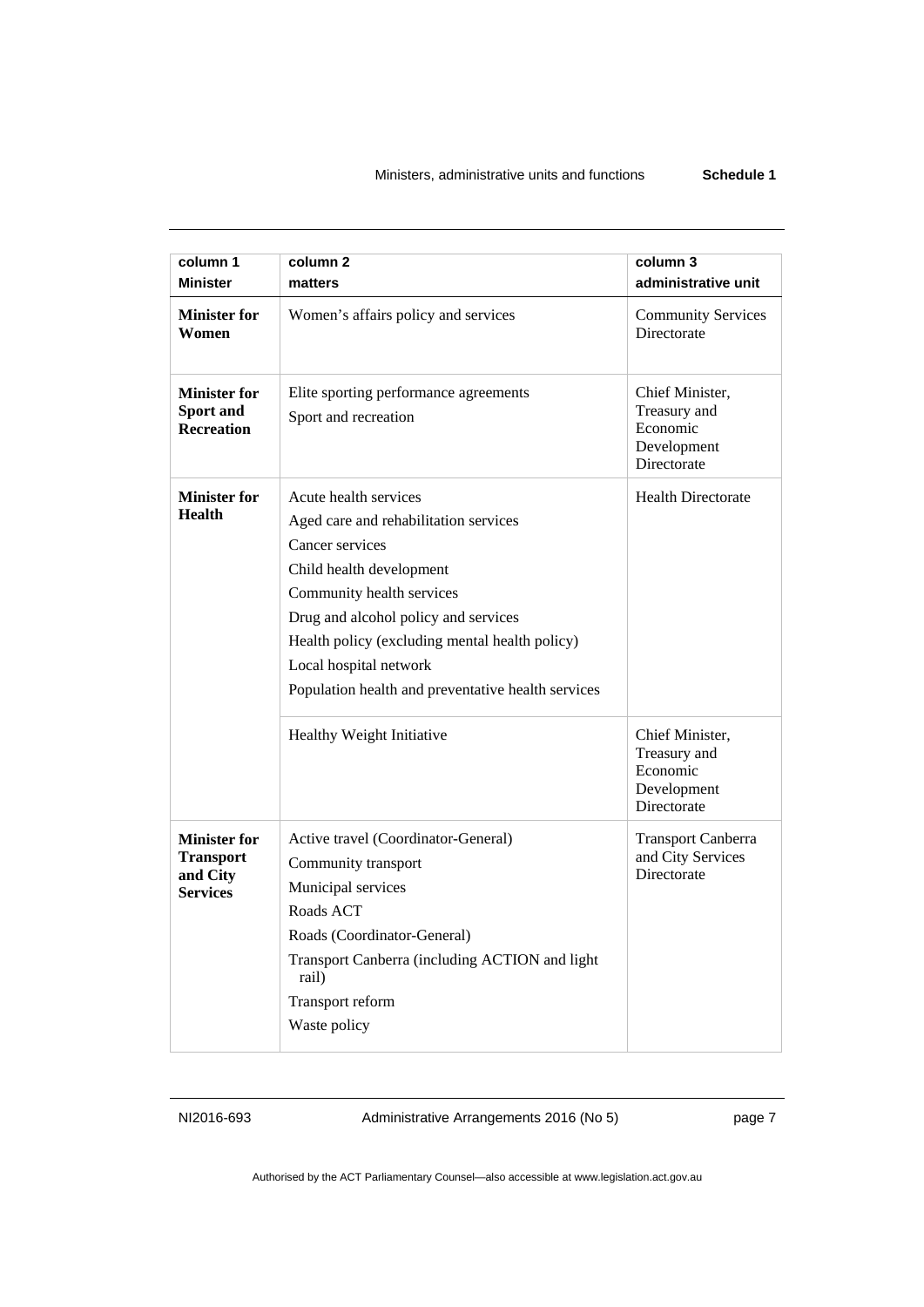#### **Schedule 1** Ministers, administrative units and functions

| column 1<br><b>Minister</b>                                                                  | column <sub>2</sub><br>matters                                                                                                                                                                        | column 3<br>administrative unit                                                  |
|----------------------------------------------------------------------------------------------|-------------------------------------------------------------------------------------------------------------------------------------------------------------------------------------------------------|----------------------------------------------------------------------------------|
| <b>Minister for</b><br><b>Higher</b><br>Education,<br><b>Training and</b><br><b>Research</b> | Higher education and research<br><b>State Training Authority</b><br>Vocational education and training                                                                                                 | Chief Minister,<br>Treasury and<br>Economic<br>Development<br><b>Directorate</b> |
| <b>Minister for</b><br>Police and<br><b>Emergency</b><br><b>Services</b>                     | Emergency services and policing                                                                                                                                                                       | Justice and<br><b>Community Safety</b><br><b>Directorate</b>                     |
| <b>Minister for</b><br>the<br><b>Environment</b><br>and Heritage                             | Environment protection policy<br>Heritage<br>Land management and stewardship<br>Parks and Conservation<br>Support to the Conservator of Flora and Fauna<br>Water policy and water efficiency programs | Environment,<br>Planning and<br>Sustainable<br>Development<br>Directorate        |
| <b>Minister for</b><br><b>Planning and</b><br>Land<br><b>Management</b>                      | Asbestos (Coordinator-General)<br>Government architect<br>Parking (Coordinator-General)<br>Planning and development<br>Strategic land use and transport planning<br>Survey and leasing                | Environment,<br>Planning and<br>Sustainable<br>Development<br><b>Directorate</b> |
|                                                                                              | Land release policy (including the land release<br>program)<br>Major land and property project facilitation                                                                                           | Chief Minister,<br>Treasury and<br>Economic<br>Development<br>Directorate        |

page 8 Administrative Arrangements 2016 (No 5) NI2016-693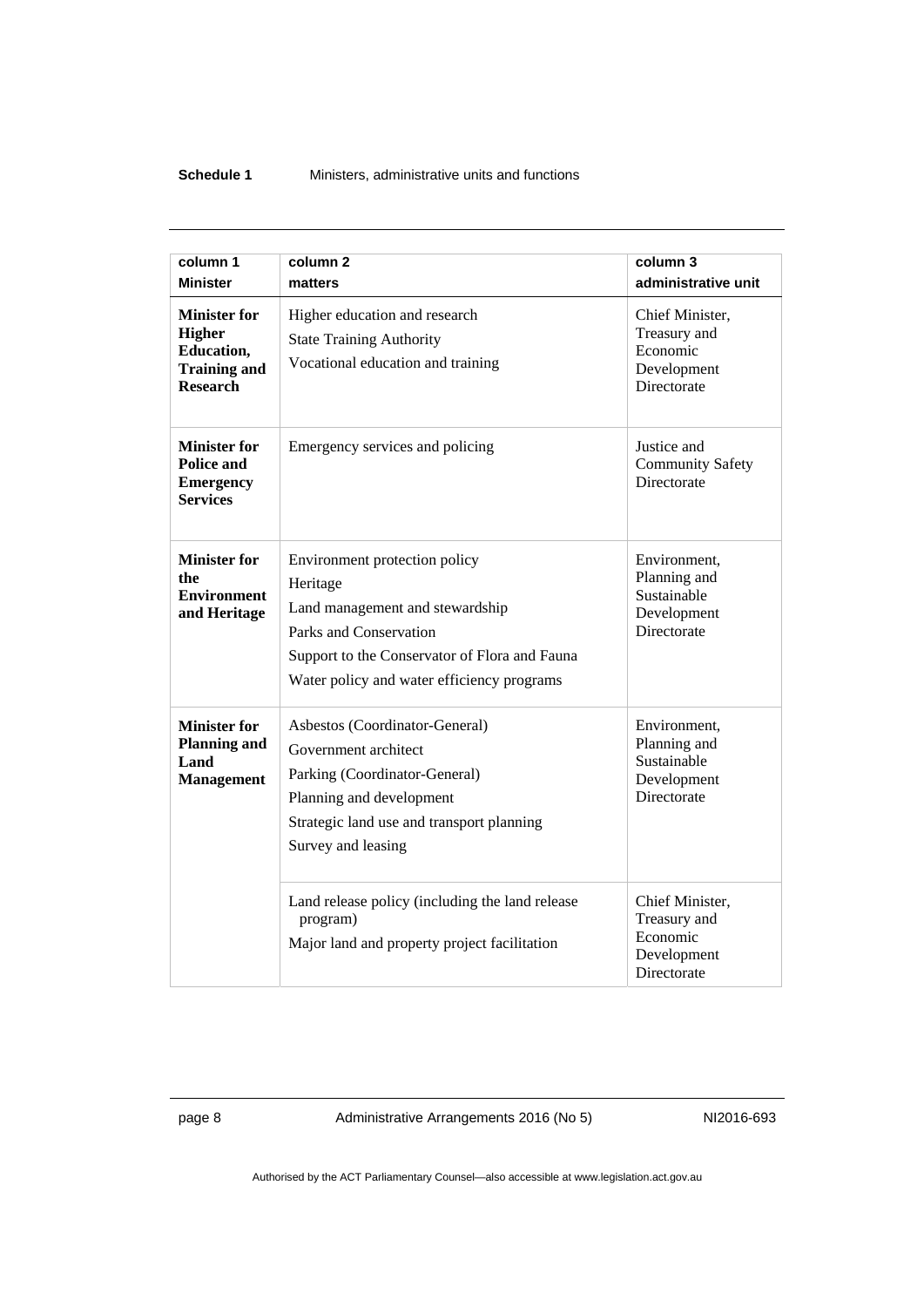| column 1<br><b>Minister</b>                                 | column 2<br>matters                                                                                                                                                                                                                                                                                                                                                                                                                                                                                                                                                                                                     | column 3<br>administrative unit                                           |
|-------------------------------------------------------------|-------------------------------------------------------------------------------------------------------------------------------------------------------------------------------------------------------------------------------------------------------------------------------------------------------------------------------------------------------------------------------------------------------------------------------------------------------------------------------------------------------------------------------------------------------------------------------------------------------------------------|---------------------------------------------------------------------------|
| <b>Minister for</b><br><b>Urban</b><br><b>Renewal</b>       | Urban renewal (Coordinator-General)                                                                                                                                                                                                                                                                                                                                                                                                                                                                                                                                                                                     | Chief Minister,<br>Treasury and<br>Economic<br>Development<br>Directorate |
| Attorney-<br>General                                        | Administration of justice, civil and criminal law<br>Electoral policy<br>Policy relating to incorporation of associations<br>Policy relating to liquor<br>Policy relating to security<br>Policy relating to the registration of land titles and<br>tenancies<br>Racing and gaming policy                                                                                                                                                                                                                                                                                                                                | Justice and<br><b>Community Safety</b><br>Directorate                     |
| <b>Minister for</b><br><b>Regulatory</b><br><b>Services</b> | Access Canberra<br>Building, utilities, land and lease regulation*<br>Electricity and natural gas, water and sewerage<br>industry technical regulation*<br>Environment protection and water regulation*<br>Fair trading and registration, inspection and<br>regulatory services (including transport regulation<br>and licensing)*<br>Food safety licensing and regulation*<br>Occupational licensing*<br>Public unleased land regulation (permits)*<br>Racing and gaming regulation*<br>Registration of civil unions, domestic relationships<br>and parentage*<br>Regulatory reform<br>Small business<br>WorkSafe ACT* | Chief Minister,<br>Treasury and<br>Economic<br>Development<br>Directorate |
| def <i>relevant matter</i> , par (b))                       | * this is a matter relating to Access Canberra (see Public Sector Management Act 1994, s 21 (8),                                                                                                                                                                                                                                                                                                                                                                                                                                                                                                                        |                                                                           |

NI2016-693 Administrative Arrangements 2016 (No 5) page 9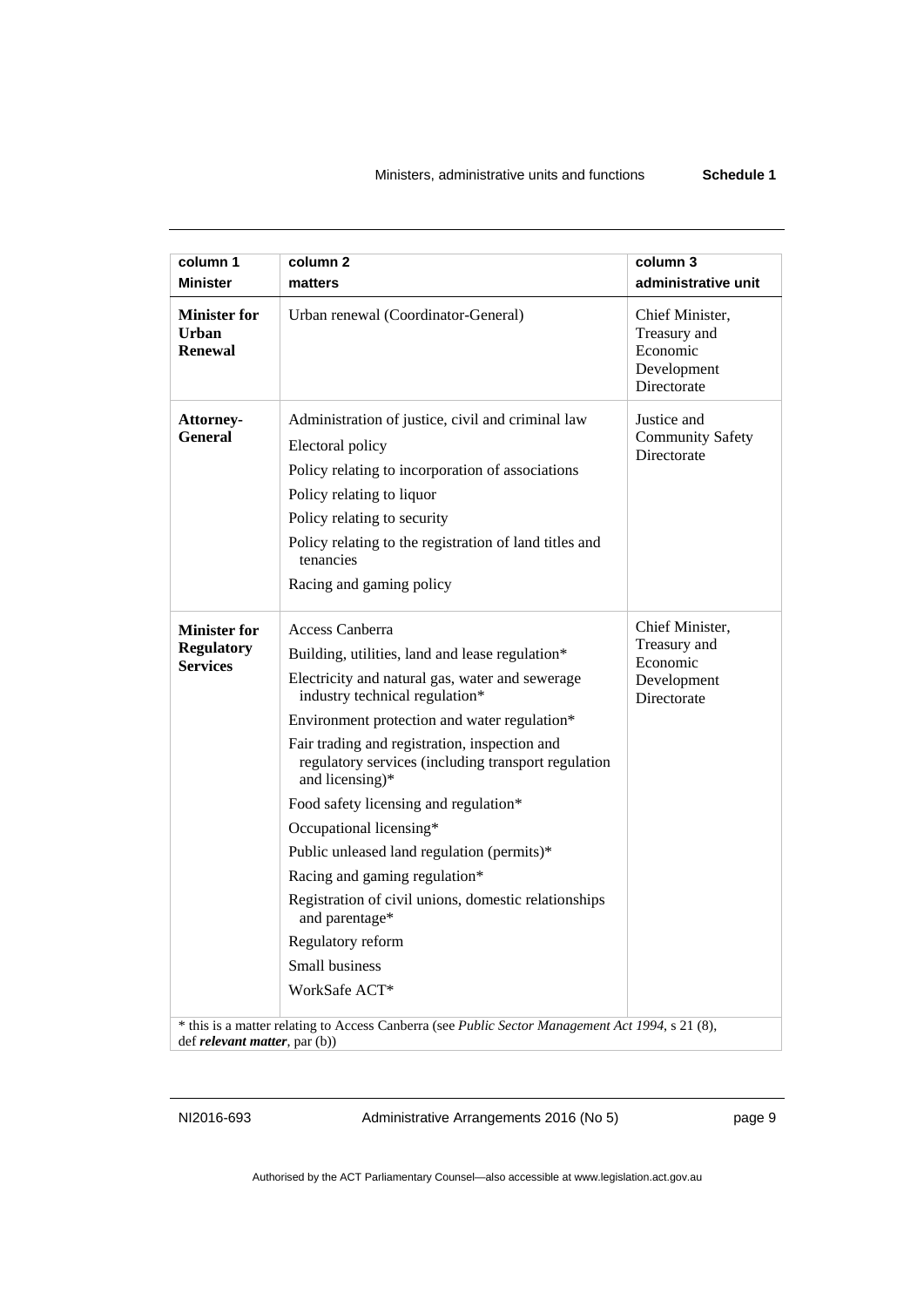#### **Schedule 1** Ministers, administrative units and functions

| column 1                                                                                       | column <sub>2</sub>                                                                                                                                                                                                                                                                                                                                                                                                                                                                                                                                                                                                                                                                                                                                                                                                                                                  | column 3                                                                  |
|------------------------------------------------------------------------------------------------|----------------------------------------------------------------------------------------------------------------------------------------------------------------------------------------------------------------------------------------------------------------------------------------------------------------------------------------------------------------------------------------------------------------------------------------------------------------------------------------------------------------------------------------------------------------------------------------------------------------------------------------------------------------------------------------------------------------------------------------------------------------------------------------------------------------------------------------------------------------------|---------------------------------------------------------------------------|
| <b>Minister</b>                                                                                | matters                                                                                                                                                                                                                                                                                                                                                                                                                                                                                                                                                                                                                                                                                                                                                                                                                                                              | administrative unit                                                       |
| <b>Minister for</b><br>the Arts and<br>Community<br><b>Events</b>                              | ACT events fund<br>Art and cultural policy and services<br>Community events                                                                                                                                                                                                                                                                                                                                                                                                                                                                                                                                                                                                                                                                                                                                                                                          | Chief Minister,<br>Treasury and<br>Economic<br>Development<br>Directorate |
| <b>Minister for</b><br><b>Veterans and</b><br><b>Seniors</b>                                   | Seniors and ageing policy<br>Veterans                                                                                                                                                                                                                                                                                                                                                                                                                                                                                                                                                                                                                                                                                                                                                                                                                                | <b>Community Services</b><br>Directorate                                  |
| <b>Minister for</b><br><b>Climate</b><br><b>Change and</b><br><b>Sustainability</b>            | Climate change policy<br>Energy policy and energy efficiency programs<br>Government sustainability                                                                                                                                                                                                                                                                                                                                                                                                                                                                                                                                                                                                                                                                                                                                                                   | Environment,<br>Planning and<br>Sustainable<br>Development<br>Directorate |
| <b>Minister for</b><br>Justice,<br><b>Consumer</b><br><b>Affairs and</b><br><b>Road Safety</b> | <b>ACT Human Rights Commission</b><br>Fair trading policy relating to Australian consumer<br>law, fuel prices and licensing motor vehicle<br>repairers<br>Justice reinvestment<br>Policy for administration of human rights<br>Policy relating to civil unions<br>Policy relating to prostitution<br>Policy relating to retirement villages, egg labelling,<br>sale of goods and uncollected goods<br>Policy relating to the licensing of agents, hawkers,<br>pawnbrokers, motor vehicle dealers, second-hand<br>dealers, x-films<br>Policy relating to the registration of deeds, births,<br>deaths, parentage, marriages, civil unions,<br>domestic relationships and charitable collections<br>Policy relating to transport regulation and safety<br>Reducing recidivism<br>Restorative justice<br>Sentence Administration Board<br>Victims of Crime Commissioner | Justice and<br><b>Community Safety</b><br>Directorate                     |

page 10 Administrative Arrangements 2016 (No 5) NI2016-693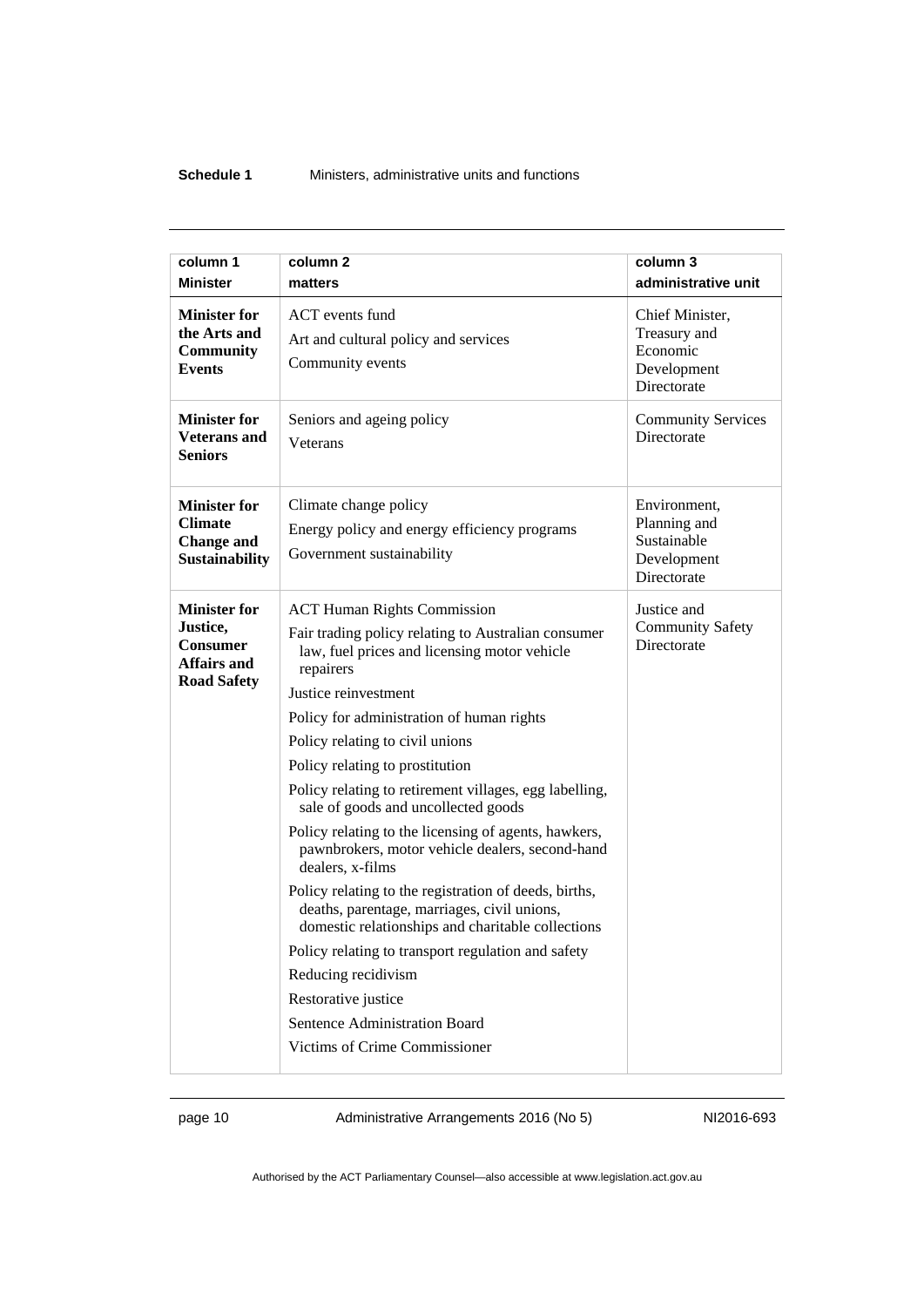| column 1<br><b>Minister</b>                                                                                  | column <sub>2</sub><br>matters                                                                                                                                                                                                                       | column 3<br>administrative unit                       |
|--------------------------------------------------------------------------------------------------------------|------------------------------------------------------------------------------------------------------------------------------------------------------------------------------------------------------------------------------------------------------|-------------------------------------------------------|
| <b>Minister for</b><br><b>Corrections</b>                                                                    | Corrective services                                                                                                                                                                                                                                  | Justice and<br><b>Community Safety</b><br>Directorate |
|                                                                                                              | Justice Health                                                                                                                                                                                                                                       | <b>Health Directorate</b>                             |
| <b>Minister for</b><br><b>Mental</b><br><b>Health</b>                                                        | Mental health services, facilities, policy and<br>programs                                                                                                                                                                                           | <b>Health Directorate</b>                             |
| <b>Minister for</b><br><b>Community</b><br><b>Services and</b><br><b>Social</b><br><b>Inclusion</b>          | <b>Better Services initiative</b><br>Community recovery policy and services<br>Community sector policy and services<br>Community sector reform program<br>Human Services Blueprint<br>Social inclusion and equality                                  | <b>Community Services</b><br>Directorate              |
| <b>Minister for</b><br>Disability,<br><b>Children and</b><br>Youth                                           | Children, young people and family policy and<br>services<br>Children and young people protection (including<br>youth justice) policy and services<br>Disability policy<br>Disability reform and services<br>Therapy services<br>Youth affairs policy | <b>Community Services</b><br>Directorate              |
| <b>Minister for</b><br><b>Aboriginal</b><br>and Torres<br><b>Strait</b><br><b>Islander</b><br><b>Affairs</b> | Aboriginal and Torres Strait Islander affairs policy<br>and services<br>Aboriginal and Torres Strait Islander Elected Body<br>secretariat                                                                                                            | <b>Community Services</b><br>Directorate              |

NI2016-693 Administrative Arrangements 2016 (No 5) page 11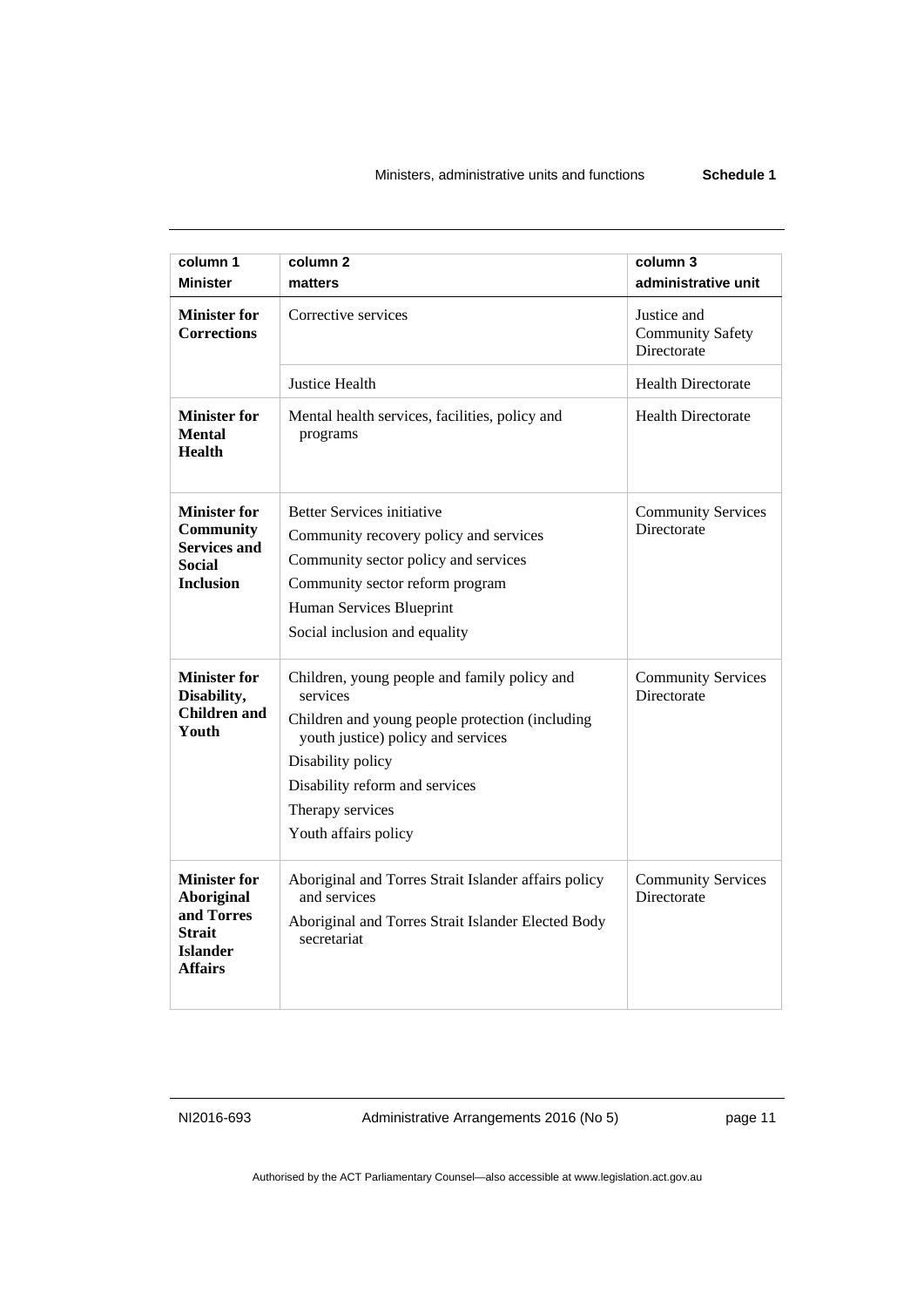#### **Schedule 1** Ministers, administrative units and functions

| column 1                                                      | column 2                                        | column 3                                        |
|---------------------------------------------------------------|-------------------------------------------------|-------------------------------------------------|
| <b>Minister</b>                                               | matters                                         | administrative unit                             |
| <b>Minister for</b><br><b>Multicultural</b><br><b>Affairs</b> | Multicultural affairs policy and services       | <b>Community Services</b><br><b>Directorate</b> |
| Minister for                                                  | <b>ACT Public Sector workers compensation</b>   | Chief Minister,                                 |
| Workplace                                                     | improvement                                     | Treasury and                                    |
| Safety and                                                    | Private sector industrial relations and workers | Economic                                        |
| <b>Industrial</b>                                             | compensation                                    | Development                                     |
| <b>Relations</b>                                              | Work safety policy                              | <b>Directorate</b>                              |

page 12 Administrative Arrangements 2016 (No 5) NI2016-693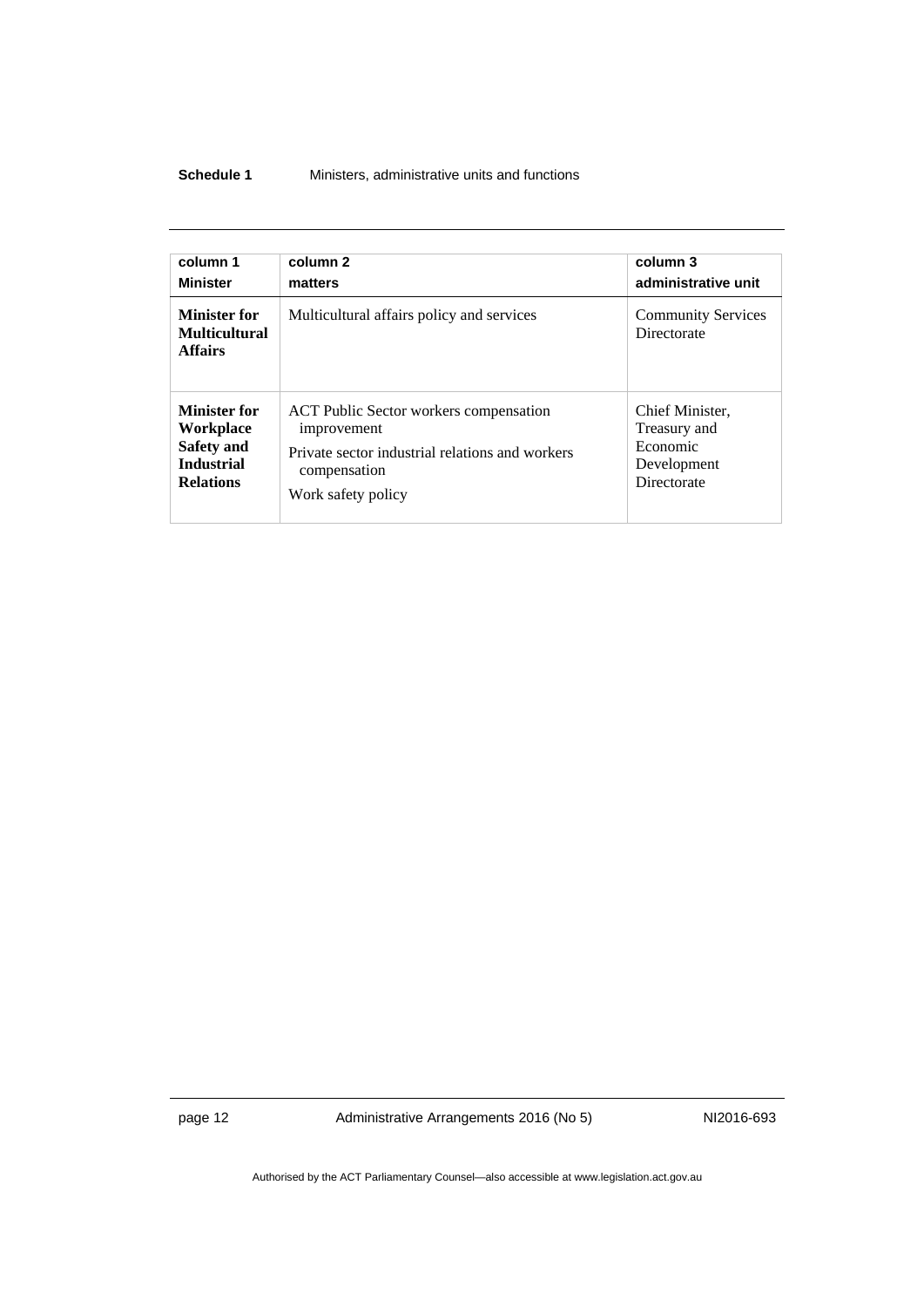## <span id="page-16-0"></span>**Schedule 2 Enactments**

(see s 4-7)

## <span id="page-16-1"></span>**Part 2.1 Chief Minister, Treasury and Economic Development Directorate**

### **Chief Minister**

Annual Reports (Government Agencies) Act 2004

Auditor-General Act 1996

Australian Capital Territory (Ministers) Act 2013 Australian Capital Territory (Self-Government) Act 1988 (Cwlth)

City of Canberra Arms Act 1932

Government Agencies (Campaign Advertising) Act 2009

Inquiries Act 1991

Legislative Assembly (Broadcasting) Act 2001

Legislative Assembly (Members' Staff) Act 1989

Legislative Assembly (Office of the Legislative Assembly) Act 2012

Legislative Assembly Precincts Act 2001

Ombudsman Act 1989

Public Interest Disclosure Act 2012

Public Sector Management Act 1994

Remuneration Tribunal Act 1995

Royal Commissions Act 1991

Territory Records Act 2002

#### **Minister for Economic Development**

Government Procurement Act 2001

Mutual Recognition (Australian Capital Territory) Act 1992

Trans-Tasman Mutual Recognition Act 1997

NI2016-693 Administrative Arrangements 2016 (No 5) page 13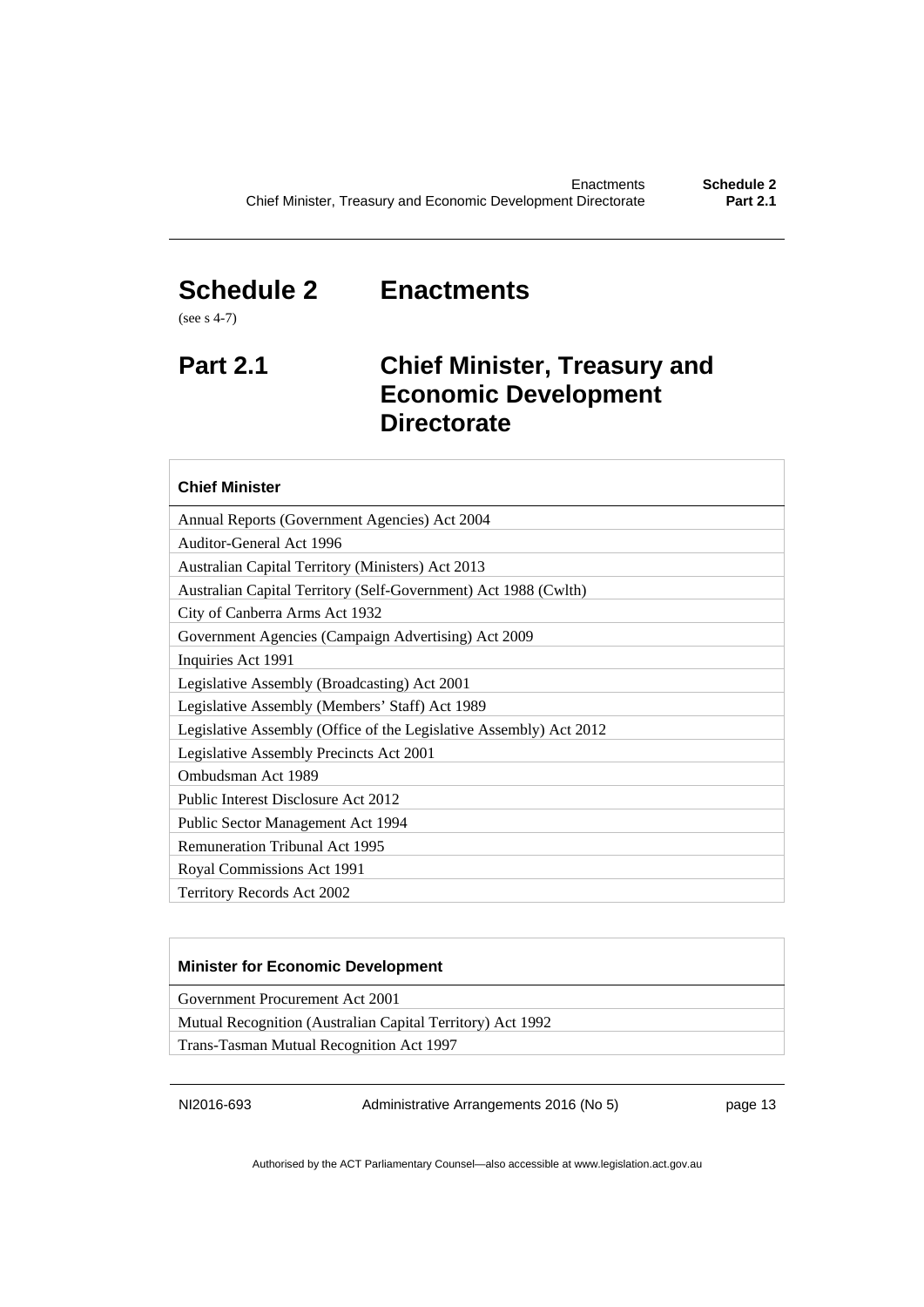#### **Schedule 2 Enactments**<br>**Part 2.1 Chief Minister Chief Minister, Treasury and Economic Development Directorate**

#### **Minister for Housing and Suburban Development**

Planning and Development Act 2007, chapter 4

#### **Minister for the Arts and Community Events**

Cultural Facilities Corporation Act 1997

#### **Minister for Sport and Recreation**

Boxing Control Act 1993

Drugs in Sport Act 1999

Nudity Act 1976

Public Bathing Act 1956

Public Pools Act 2015

#### **Minister for Higher Education, Training and Research**

Building and Construction Industry Training Levy Act 1999

Canberra Institute of Technology Act 1987

Training and Tertiary Education Act 2003, except section 26

University of Canberra Act 1989

#### **Treasurer**

ACTEW/AGL Partnership Facilitation Act 2000

Appropriation Acts

Competition Policy Reform Act 1996

Duties Act 1999

Election Commitments Costing Act 2012

Emergencies Act 2004, schedule 1

page 14 Administrative Arrangements 2016 (No 5) NI2016-693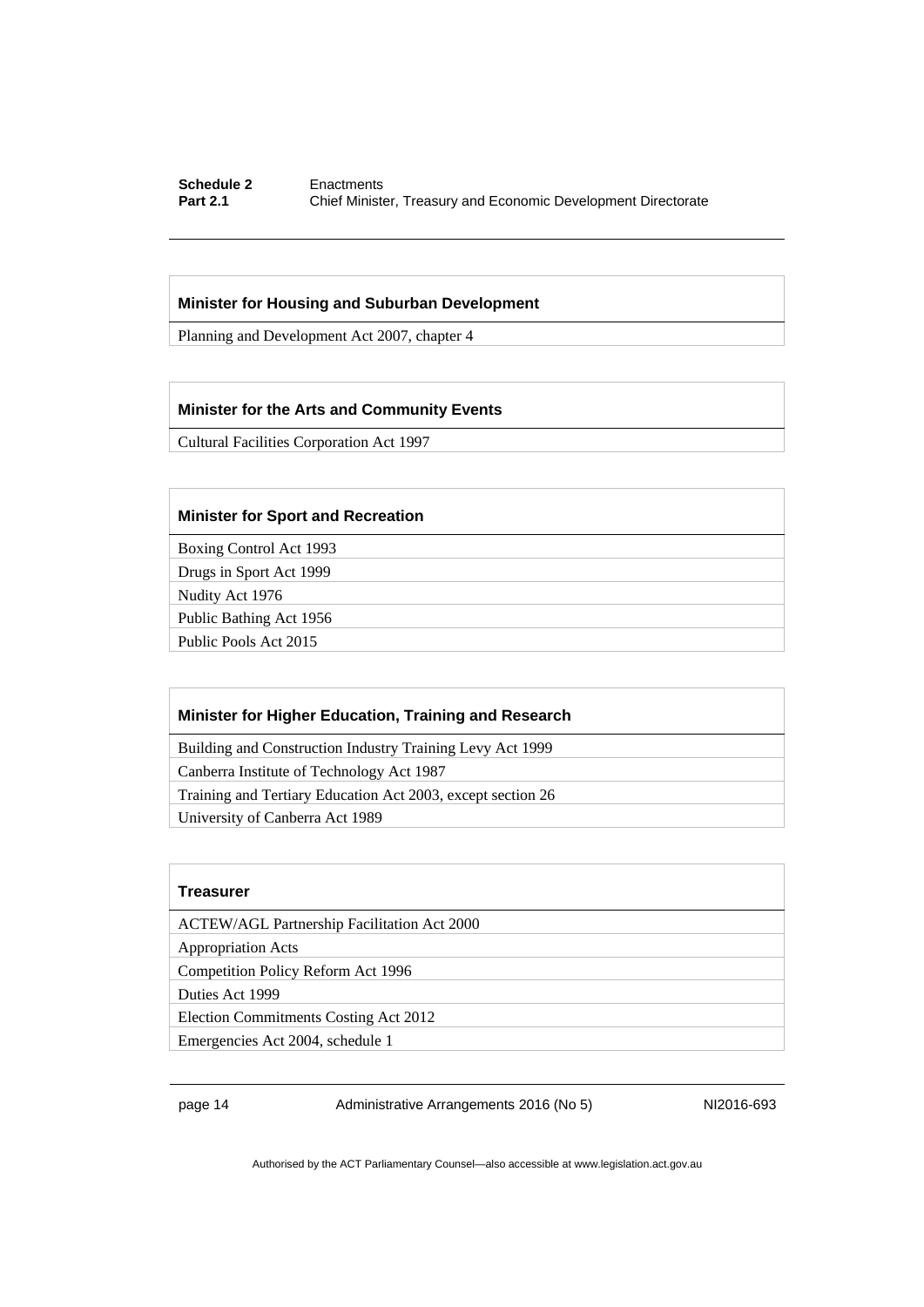| <b>Treasurer</b>                                           |  |
|------------------------------------------------------------|--|
| Financial Agreement Act 1994                               |  |
| Financial Management Act 1996                              |  |
| Financial Sector Reform (ACT) Act 1999                     |  |
| First Home Owner Grant Act 2000                            |  |
| Independent Competition and Regulatory Commission Act 1997 |  |
| Insurance Authority Act 2005                               |  |
| Land Rent Act 2008                                         |  |
| Land Tax Act 2004                                          |  |
| Legislation Act 2001, chapter 5                            |  |
| Legislative Assembly (Members' Superannuation) Act 1991    |  |
| Lifetime Care and Support (Catastrophic Injuries) Act 2014 |  |
| Motor Sport (Public Safety) Act 2006                       |  |
| Payroll Tax Act 2011                                       |  |
| Rates Act 2004                                             |  |
| Road Transport (Third-Party Insurance) Act 2008            |  |
| <b>Taxation Administration Act 1999</b>                    |  |
| Taxation (Government Business Enterprises) Act 2003        |  |
| Territory-owned Corporations Act 1990                      |  |
| Territory Superannuation Provision Protection Act 2000     |  |
| Utilities Act 2000, part 3A                                |  |
| Utilities (Network Facilities Tax) Act 2006                |  |

#### **Minister for Workplace Safety and Industrial Relations**

Dangerous Goods (Road Transport) Act 2009

Dangerous Substances Act 2004, except chapter 3A

Holidays Act 1958

Long Service Leave Act 1976

Long Service Leave (Portable Schemes) Act 2009

Machinery Act 1949

Scaffolding and Lifts Act 1912

NI2016-693 Administrative Arrangements 2016 (No 5) page 15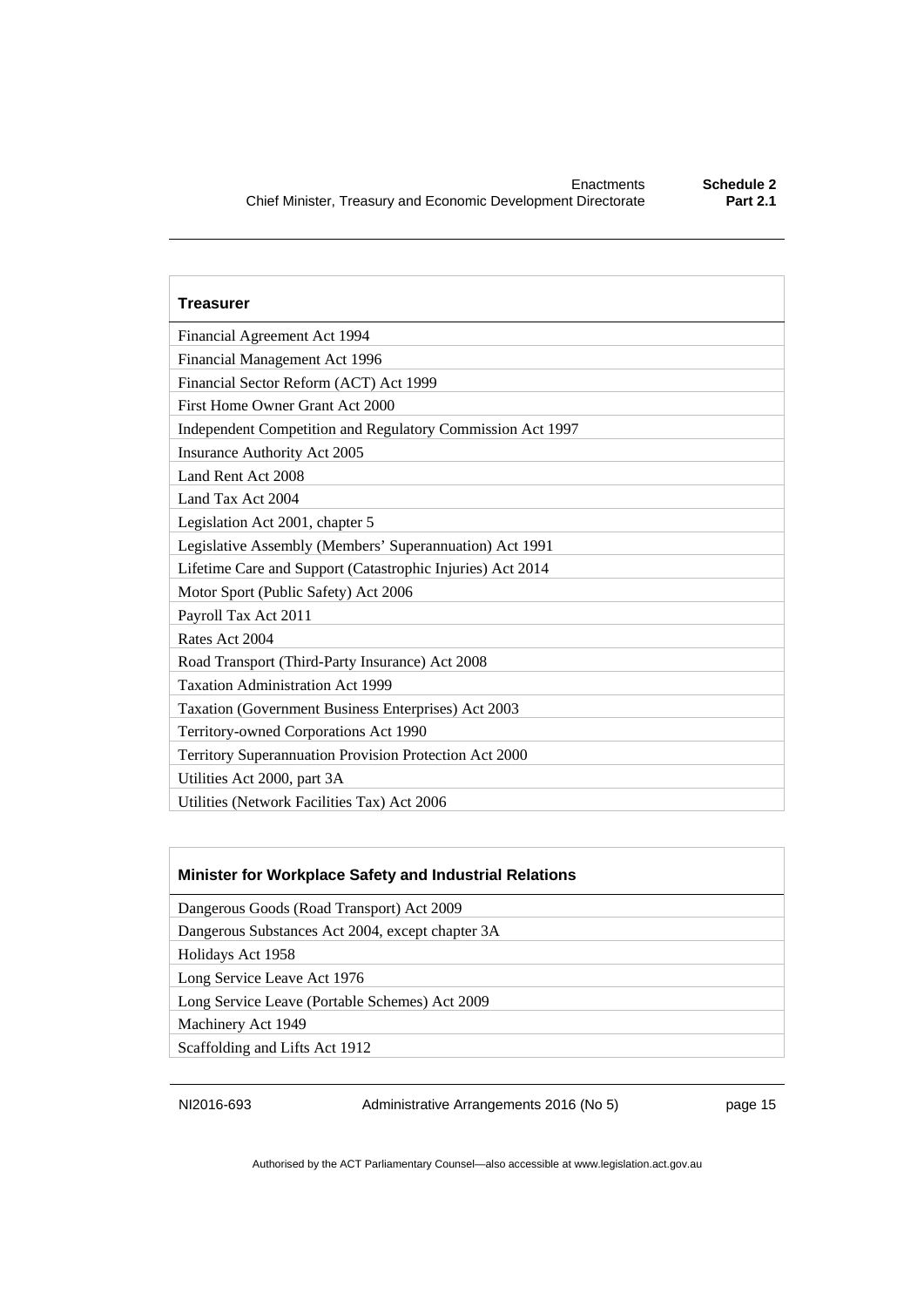#### **Schedule 2 Enactments**<br>**Part 2.1 Chief Minister Part 2.1** Chief Minister, Treasury and Economic Development Directorate

#### **Minister for Workplace Safety and Industrial Relations**

Standard Time and Summer Time Act 1972

Workers Compensation Act 1951

Work Health and Safety Act 2011

Workplace Privacy Act 2011

page 16 Administrative Arrangements 2016 (No 5) NI2016-693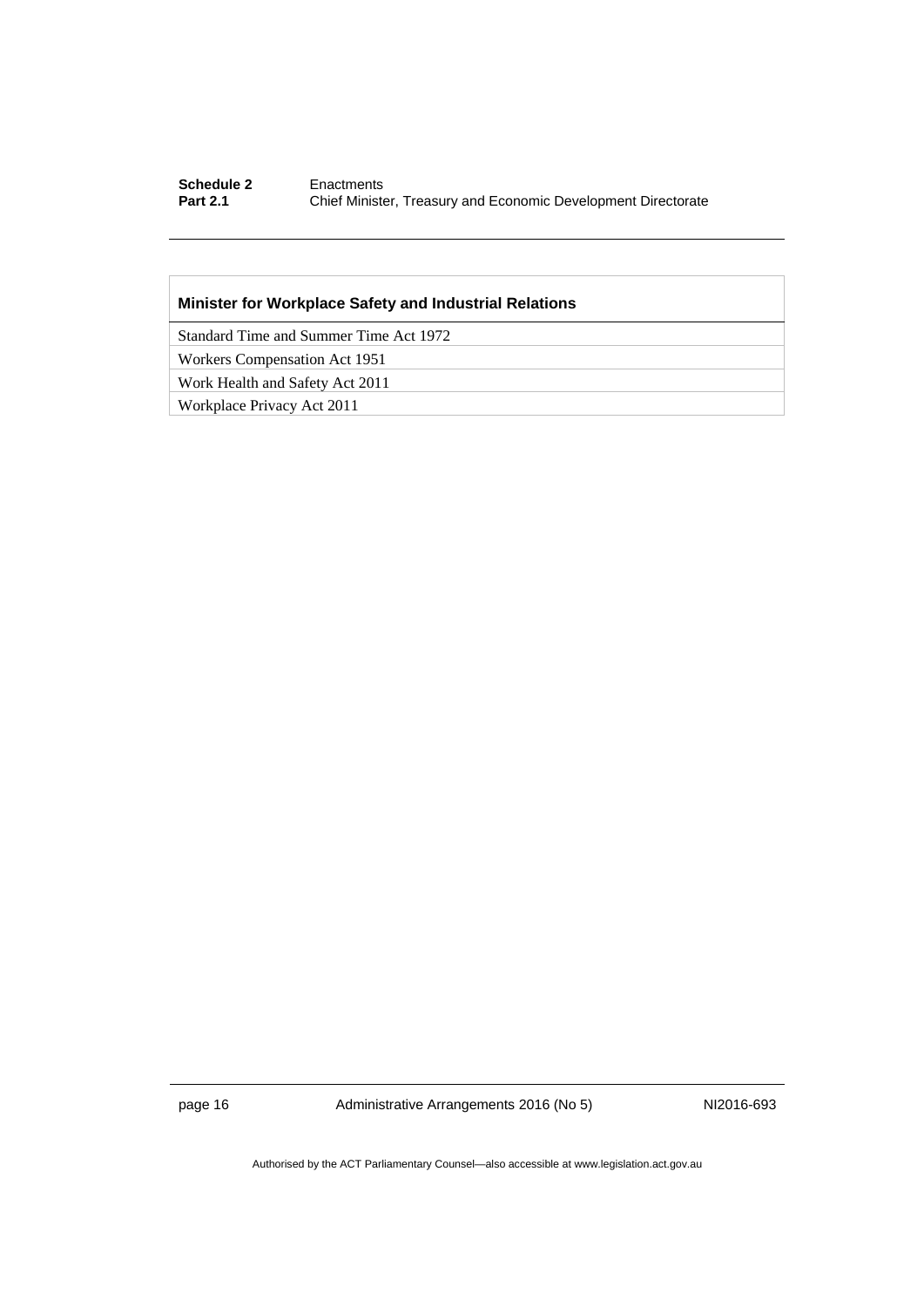# **Part 2.2 Health Directorate**

## <span id="page-20-0"></span>**Minister for Health**  Blood Donation (Transmittable Diseases) Act 1985 Drugs of Dependence Act 1989 Epidemiological Studies (Confidentiality) Act 1992 Food Act 2001 Gene Technology Act 2003 Gene Technology (GM Crop Moratorium) Act 2004 Health Act 1993 Health (National Health Funding Pool and Administration) Act 2013 Health Practitioner Regulation National Law (ACT) Act 2010 Health Professionals (Special Events Exemptions) Act 2000 Health Records (Privacy and Access) Act 1997 Human Cloning and Embryo Research Act 2004 Intoxicated People (Care and Protection) Act 1994 Medicines, Poisons and Therapeutic Goods Act 2008 Public Health Act 1997 Radiation Protection Act 2006 Smoke-Free Public Places Act 2003 Smoking in Cars with Children (Prohibition) Act 2011 Supervised Injecting Place Trial Act 1999, except sections 7, 8 and 13 Tobacco and Other Smoking Products Act 1927 Transplantation and Anatomy Act 1978

#### **Minister for Mental Health**

Mental Health Act 2015, except pt 7.2, chapters 10 and 11 and sections 267, 268 and 269 Mental Health (Secure Facilities) Act 2016

NI2016-693 Administrative Arrangements 2016 (No 5) page 17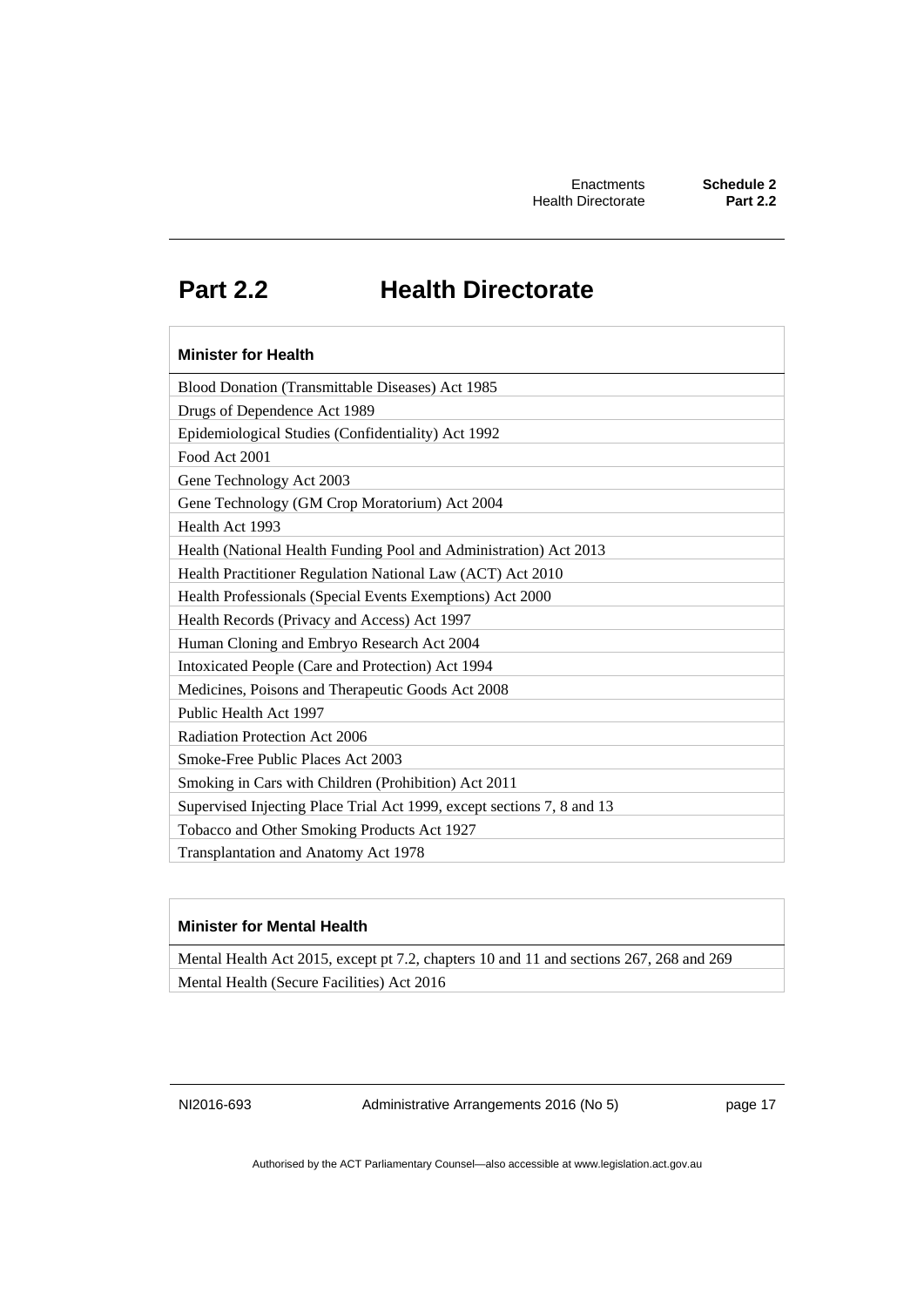**Schedule 2 Enactments**<br>**Part 2.3 Education D Education Directorate** 

# <span id="page-21-0"></span>**Part 2.3 Education Directorate**

| <b>Minister for Education and Early Childhood Development</b> |
|---------------------------------------------------------------|
| ACT Teacher Quality Institute Act 2010                        |
| Board of Senior Secondary Studies Act 1997                    |
| Children and Young People Act 2008, chapter 20                |
| Education Act 2004                                            |
| Education and Care Services National Law (ACT) Act 2011       |
| Training and Tertiary Education Act 2003, section 26          |

page 18 **Administrative Arrangements 2016 (No 5)** NI2016-693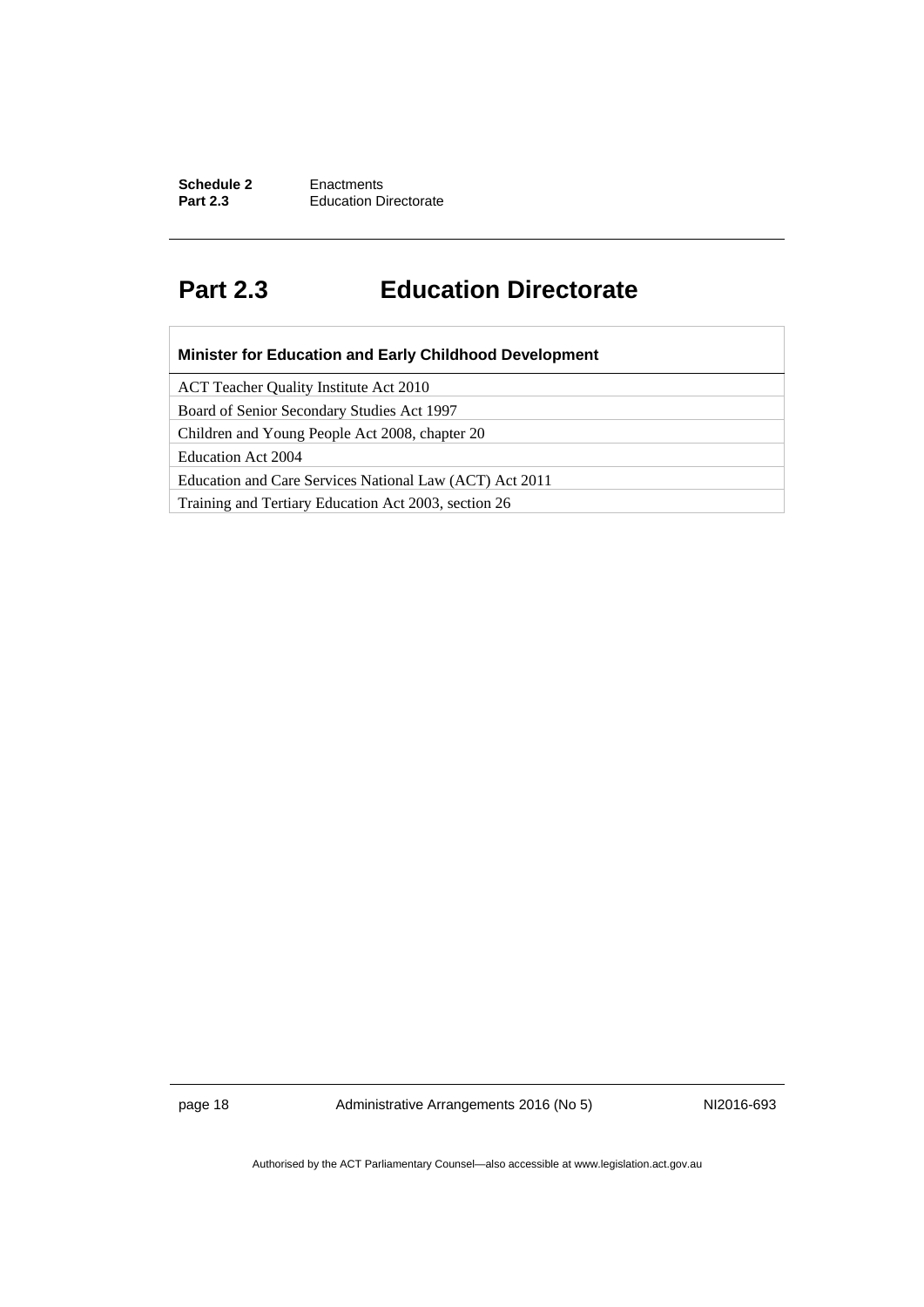# <span id="page-22-0"></span>**Part 2.4 Justice and Community Safety Directorate**

| <b>Attorney-General</b>                                      |
|--------------------------------------------------------------|
| ACT Civil and Administrative Tribunal Act 2008               |
| Act of Settlement 1700 12 & 13 Will 3 c 2                    |
| Administration and Probate Act 1929                          |
| Administrative Decisions (Judicial Review) Act 1989          |
| Age of Majority Act 1974                                     |
| Anglican Church of Australia Constitution Act 1961           |
| Anglican Church of Australia Constitutions Act 1902          |
| Anglican Church of Australia Trust Property Act 1917         |
| Anglican Church of Australia Trust Property Act 1928         |
| Associations Incorporation Act 1991                          |
| Australian-American Educational Foundation Act 1966          |
| Australian Capital Territory (Legislative Assembly) Act 2014 |
| Australian Crime Commission (ACT) Act 2003                   |
| Bail Act 1992                                                |
| Bill of Rights 1688 1 Will & Mary sess 2 c 2                 |
| Casino Control Act 2006                                      |
| Civil Law (Property) Act 2006                                |
| Civil Law (Sale of Residential Property) Act 2003            |
| Civil Law (Wrongs) Act 2002                                  |
| <b>Commercial Arbitration Act 1986</b>                       |
| Common Boundaries Act 1981                                   |
| Confiscation of Criminal Assets Act 2003                     |
| Coroners Act 1997                                            |
| <b>Court Procedures Act 2004</b>                             |
| Crimes Act 1900                                              |
| Crimes (Assumed Identities) Act 2009                         |
| Crimes (Controlled Operations) Act 2008                      |
| Crimes (Forensic Procedures) Act 2000                        |

NI2016-693 Administrative Arrangements 2016 (No 5) page 19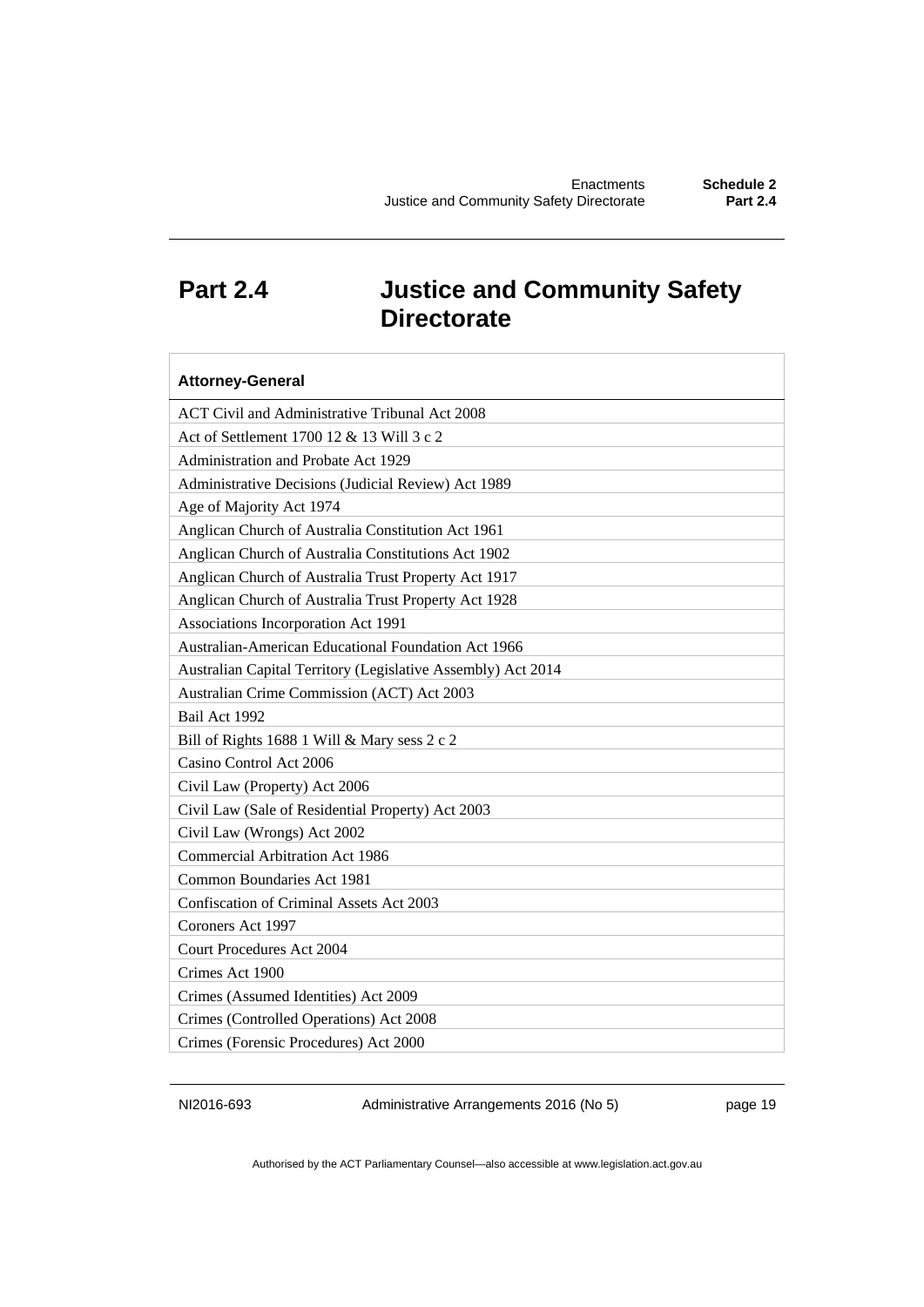#### **Schedule 2** Enactments<br> **Part 2.4** Justice and **Justice and Community Safety Directorate**

## **Attorney-General**  Crimes (Protection of Witness Identity) Act 2011 Crimes (Sentence Administration) Act 2005, part 8.1 Crimes (Sentencing) Act 2005 Crimes (Surveillance Devices) Act 2010 Criminal and Civil Justice 1351 25 Edw 3 St 5 c 4 Criminal Code 2002 Director of Public Prosecutions Act 1990 Domestic Violence and Protection Orders Act 2008 Due Process of Law Act 1354 28 Edw 3 c 3 Due Process of Law Act 1368 42 Edw 3 c 3 Electoral Act 1992 Electronic Transactions Act 2001 Enforcement of Public Interests Act 1973 Evidence Act 2011 Evidence (Miscellaneous Provisions) Act 1991 Family Violence Act 2016 Forfeiture Act 1991 Free Access to Courts 1400 2 Hen 4 c 1 Freedom of Information Act 1989 Freedom of Information Act 2016 Gambling and Racing Control Act 1999 Gaming Machine Act 2004 Guardianship and Management of Property Act 1991 Information Privacy Act 2014 Interactive Gambling Act 1998 Judicial Commissions Act 1994 Juries Act 1967 Jurisdiction of Courts (Cross-vesting) Act 1993 Justices of the Peace Act 1989

Land Titles Act 1925

Law Officers Act 2011

Land Titles (Unit Titles) Act 1970

page 20 Administrative Arrangements 2016 (No 5) NI2016-693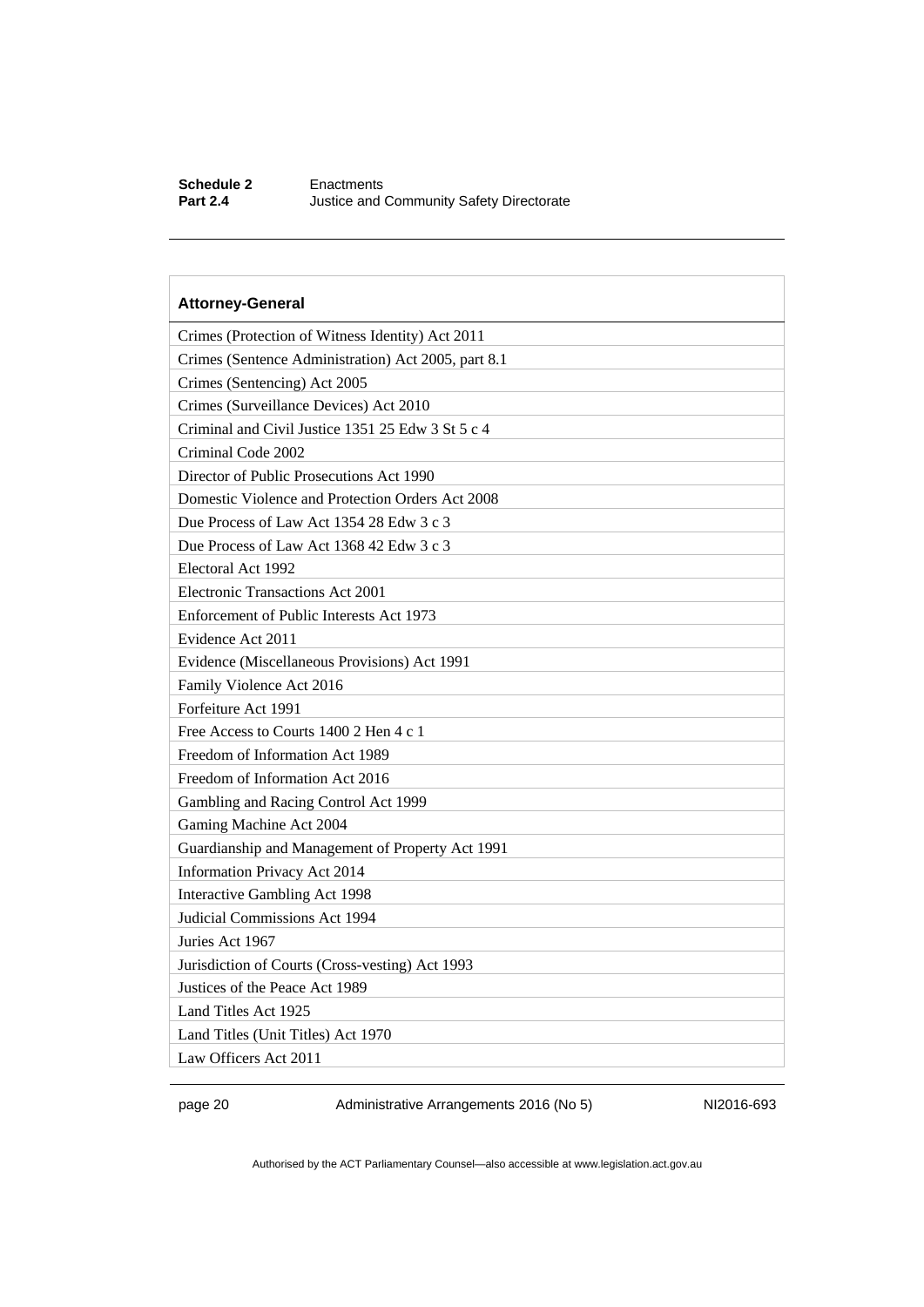| <b>Attorney-General</b>                                                          |
|----------------------------------------------------------------------------------|
| Leases (Commercial and Retail) Act 2001                                          |
| Legal Aid Act 1977                                                               |
| Legal Profession Act 2006                                                        |
| Legislation Act 2001, except chapter 5                                           |
| <b>Limitation Act 1985</b>                                                       |
| Liquor Act 2010                                                                  |
| Listening Devices Act 1992                                                       |
| Lotteries Act 1964                                                               |
| Magistrates Court Act 1930                                                       |
| Magna Carta (1297) 25 Edw 1 c 29                                                 |
| Major Events Act 2014                                                            |
| Married Persons Property Act 1986                                                |
| Medical Treatment (Health Directions) Act 2006                                   |
| Mental Health Act 2015, pt 7.2, chapters 10 and 11 and sections 267, 268 and 269 |
| Mercantile Law Act 1962                                                          |
| Notaries Public Act 1984                                                         |
| Oaths and Affirmations Act 1984                                                  |
| Partnership Act 1963                                                             |
| Perpetuities and Accumulations Act 1985                                          |
| Personal Violence Act 2016                                                       |
| Petition of Right 1627 3 Chas 1 c 1                                              |
| Pool Betting Act 1964                                                            |
| Powers of Attorney Act 2006                                                      |
| Presbyterian Church (Proposals for Union with other Churches) Act 1972           |
| Presbyterian Church Trust Property Act 1971                                      |
| Proportional Representation (Hare-Clark) Entrenchment Act 1994                   |
| Protection of Public Participation Act 2008                                      |
| Public Trustee and Guardian Act 1985                                             |
| Race and Sports Bookmaking Act 2001                                              |
| Racing Act 1999                                                                  |
| Referendum (Machinery Provisions) Act 1994                                       |
| Residential Tenancies Act 1997                                                   |

NI2016-693 Administrative Arrangements 2016 (No 5) page 21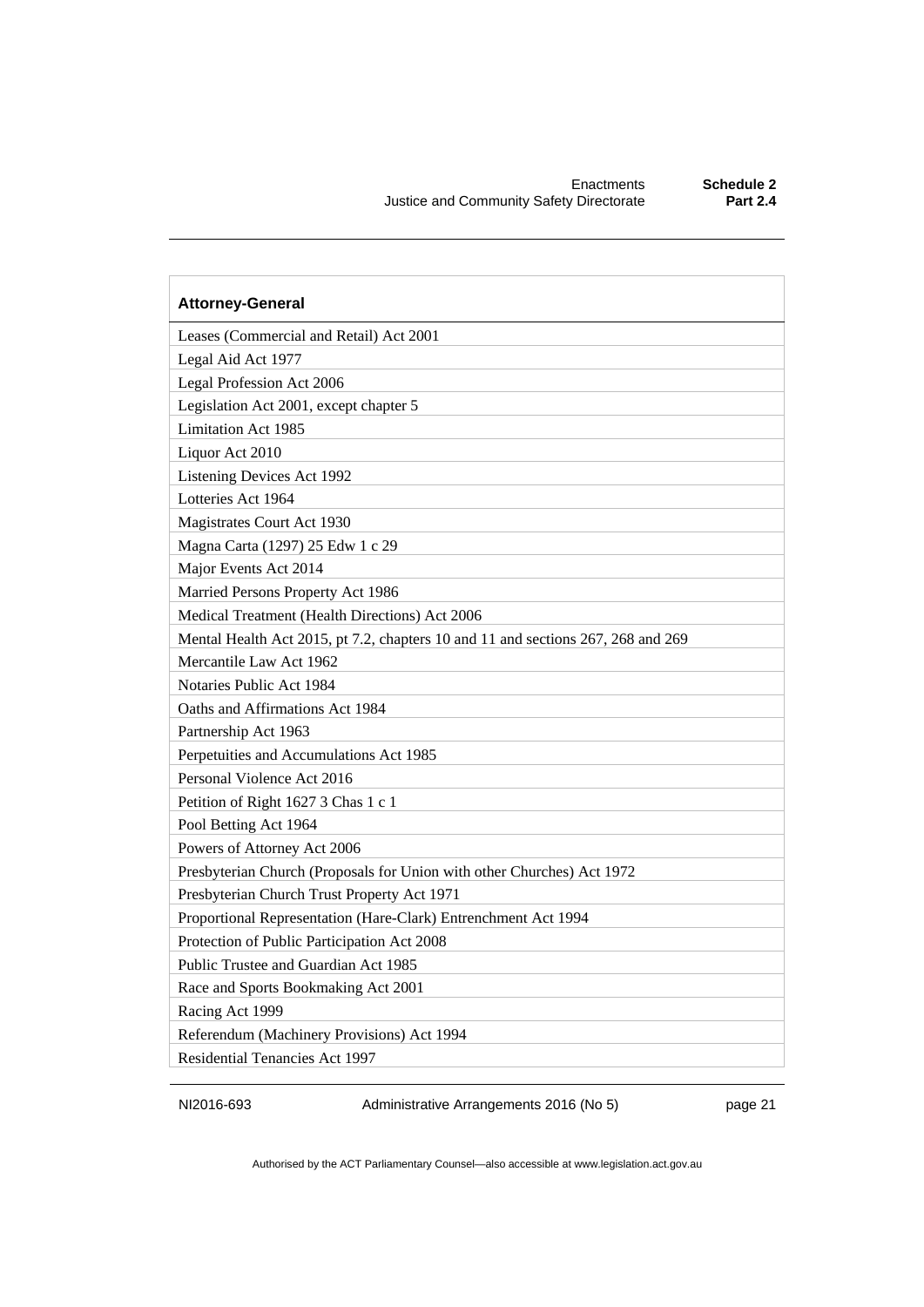#### **Schedule 2 Enactments**<br>**Part 2.4 Uustice and 1 Justice and Community Safety Directorate**

#### **Attorney-General**

| Roman Catholic Church Property Trust Act 1937       |
|-----------------------------------------------------|
| Royal Marriages Act 1772 12 Geo 3 c 11              |
| <b>Salvation Army Property Trust Act 1934</b>       |
| Security Industry Act 2003                          |
| Supreme Court Act 1933                              |
| Terrorism (Extraordinary Temporary Powers) Act 2006 |
| Testamentary Guardianship Act 1984                  |
| Totalisator Act 2014                                |
| Trustee Act 1925                                    |
| Trustee Companies Act 1947                          |
| Unclaimed Money Act 1950                            |
| Uniting Church in Australia Act 1977                |
| Unit Titles (Management) Act 2011                   |
| Unlawful Gambling Act 2009                          |
| Utilities Act 2000, parts 11 and 12                 |
| Wills Act 1968                                      |
| <b>Witness Protection Act 1996</b>                  |

#### **Minister for Corrections**

Corrections Management Act 2007

Crimes (Sentence Administration) Act 2005, except part 8.1

#### **Minister for Justice, Consumer Affairs and Road Safety**

Adoption Act 1993, section 104 (2)

Agents Act 2003

Births, Deaths and Marriages Registration Act 1997

Charitable Collections Act 2003

Civil Unions Act 2012

page 22 Administrative Arrangements 2016 (No 5) NI2016-693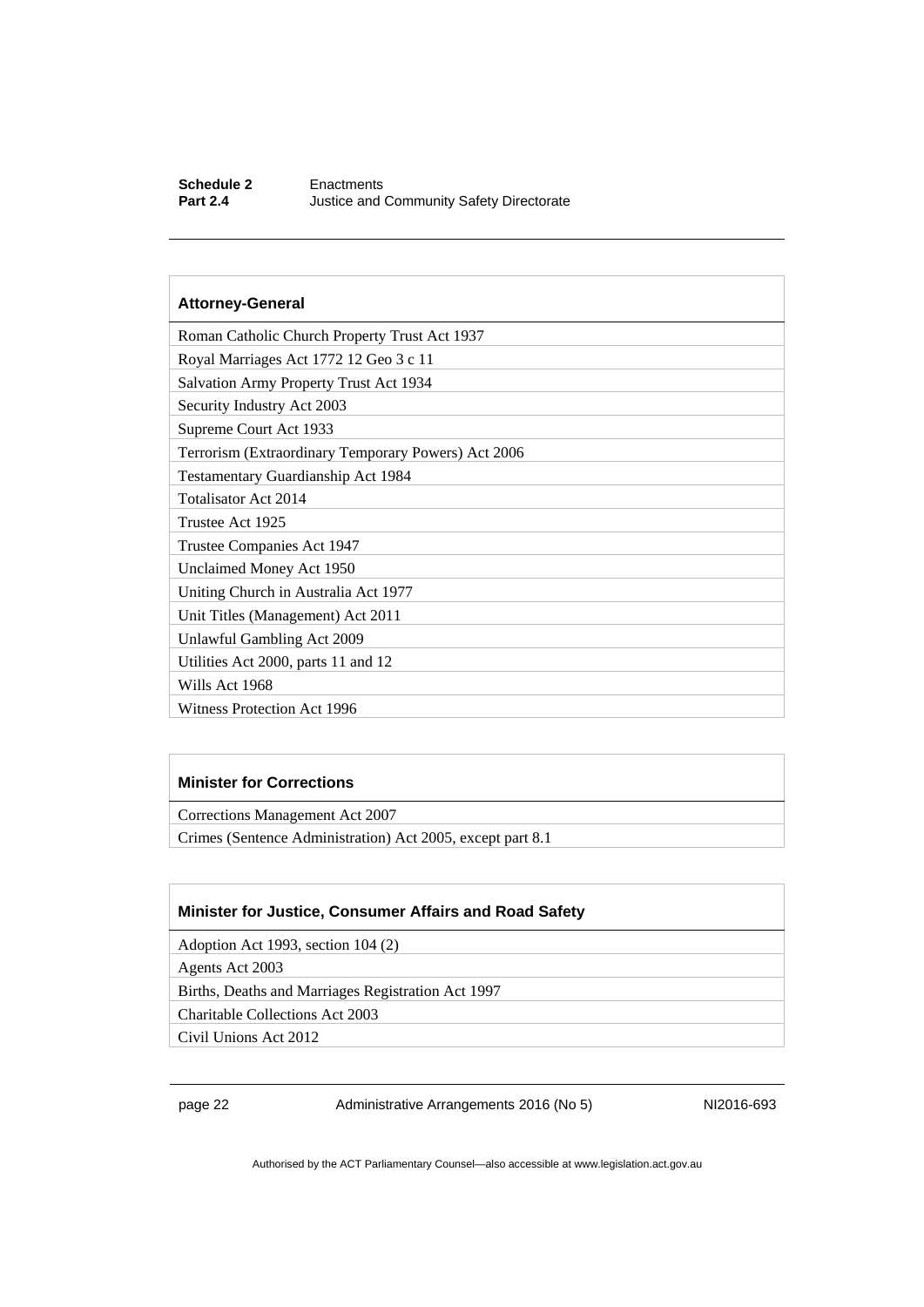| Minister for Justice, Consumer Affairs and Road Safety                                                                                                                                                                                                                                                                                                                |
|-----------------------------------------------------------------------------------------------------------------------------------------------------------------------------------------------------------------------------------------------------------------------------------------------------------------------------------------------------------------------|
| Classification (Publications, Films and Computer Games) (Enforcement) Act 1995                                                                                                                                                                                                                                                                                        |
| Cooperatives Act 2002                                                                                                                                                                                                                                                                                                                                                 |
| Crimes (Restorative Justice) Act 2004                                                                                                                                                                                                                                                                                                                                 |
| Discrimination Act 1991                                                                                                                                                                                                                                                                                                                                               |
| Domestic Relationships Act 1994                                                                                                                                                                                                                                                                                                                                       |
| Eggs (Labelling and Sale) Act 2001                                                                                                                                                                                                                                                                                                                                    |
| Fair Trading (Australian Consumer Law) Act 1992                                                                                                                                                                                                                                                                                                                       |
| Fair Trading (Fuel Prices) Act 1993                                                                                                                                                                                                                                                                                                                                   |
| Fair Trading (Motor Vehicle Repair Industry) Act 2010                                                                                                                                                                                                                                                                                                                 |
| Family Provision Act 1969                                                                                                                                                                                                                                                                                                                                             |
| Fuels Control Act 1979, except sections 11, 12 and 12A                                                                                                                                                                                                                                                                                                                |
| Heavy Vehicle National Law (ACT) Act 2013                                                                                                                                                                                                                                                                                                                             |
| Human Rights Act 2004                                                                                                                                                                                                                                                                                                                                                 |
| Human Rights Commission Act 2005                                                                                                                                                                                                                                                                                                                                      |
| Interstate Road Transport Act 1985 (Cwlth)                                                                                                                                                                                                                                                                                                                            |
| Interstate Road Transport Charge Act 1985 (Cwlth)                                                                                                                                                                                                                                                                                                                     |
| Motor Vehicle Standards Act 1989 (Cwlth)                                                                                                                                                                                                                                                                                                                              |
| Official Visitor Act 2012                                                                                                                                                                                                                                                                                                                                             |
| Parentage Act 2004                                                                                                                                                                                                                                                                                                                                                    |
| Pawnbrokers Act 1902                                                                                                                                                                                                                                                                                                                                                  |
| <b>Prostitution Act 1992</b>                                                                                                                                                                                                                                                                                                                                          |
| Rail Safety National Law (ACT) Act 2014                                                                                                                                                                                                                                                                                                                               |
| Registrar-General Act 1993                                                                                                                                                                                                                                                                                                                                            |
| Registration of Deeds Act 1957                                                                                                                                                                                                                                                                                                                                        |
| Retirement Villages Act 2012                                                                                                                                                                                                                                                                                                                                          |
| Road Transport (Alcohol and Drugs) Act 1977                                                                                                                                                                                                                                                                                                                           |
| Road Transport (Driver Licensing) Act 1999                                                                                                                                                                                                                                                                                                                            |
| Road Transport (General) Act 1999, except sections 12, 13, 14, 19 and 20 and administration<br>provisions relating to fees and approval of forms, to the extent that they relate to a function<br>under the road transport legislation that is the responsibility of the Minister for Transport and<br>City Services or the Minister for Planning and Land Management |

Road Transport (Public Passenger Services) Act 2001, except section 23

NI2016-693 Administrative Arrangements 2016 (No 5) page 23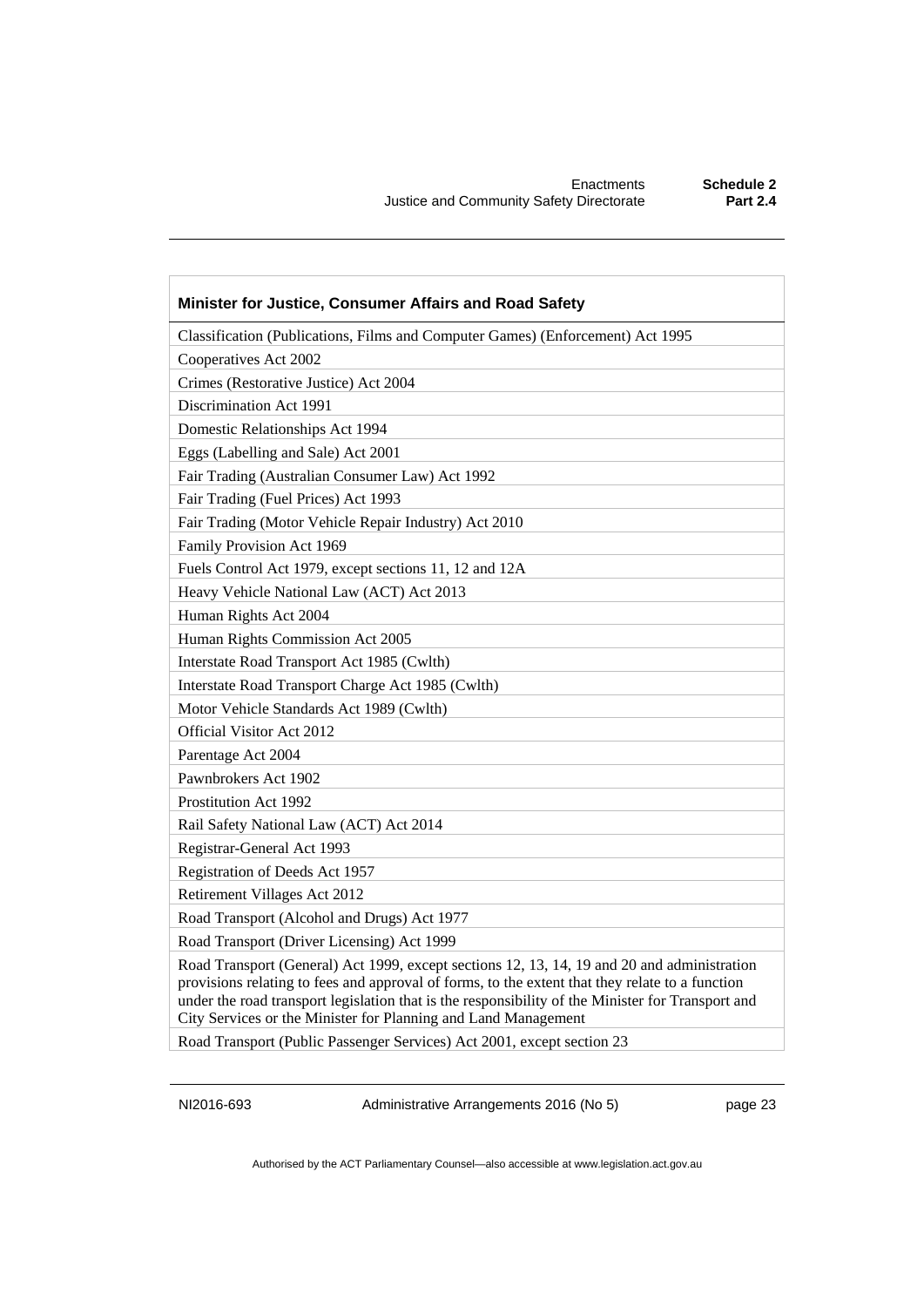#### **Minister for Justice, Consumer Affairs and Road Safety**

Road Transport (Public Passenger Services) Regulation 2002, except sections 70 (1) (a) and (b)

Road Transport (Safety and Traffic Management) Act 1999, except sections 5A, 18, 20, 31, 32 and division 8.4

Road Transport (Safety and Traffic Management) Regulation 2000, except sections 15, 16, 31, 41 (3), 42 (3), divisions 2.3.5 and 2.3.6, section 64 (1) and (2) and chapter 3

Road Transport (Vehicle Registration) Act 1999

Sale of Goods Act 1954

Sale of Goods (Vienna Convention) Act 1987

Sale of Motor Vehicles Act 1977

Second-hand Dealers Act 1906

Spent Convictions Act 2000

Supervised Injecting Place Trial Act 1999, sections 7, 8 and 13

Traders (Licensing) Act 2016

Uncollected Goods Act 1996

Unit Titles Act 2001, parts 1 and 4 to 9, divisions 11.2 and 11.3, parts 13, 14 and 15 and schedule 1

Victims of Crime Act 1994

Victims of Crime (Financial Assistance) Act 2016

#### **Minister for Police and Emergency Services**

Crimes (Child Sex Offenders) Act 2005

Emergencies Act 2004, except schedule 1

Firearms Act 1996

Fuels Control Act 1979, sections 11, 12 and 12A

Prohibited Weapons Act 1996

#### **Minister for the Prevention of Domestic and Family Violence**

Domestic Violence Agencies Act 1986

page 24 Administrative Arrangements 2016 (No 5) NI2016-693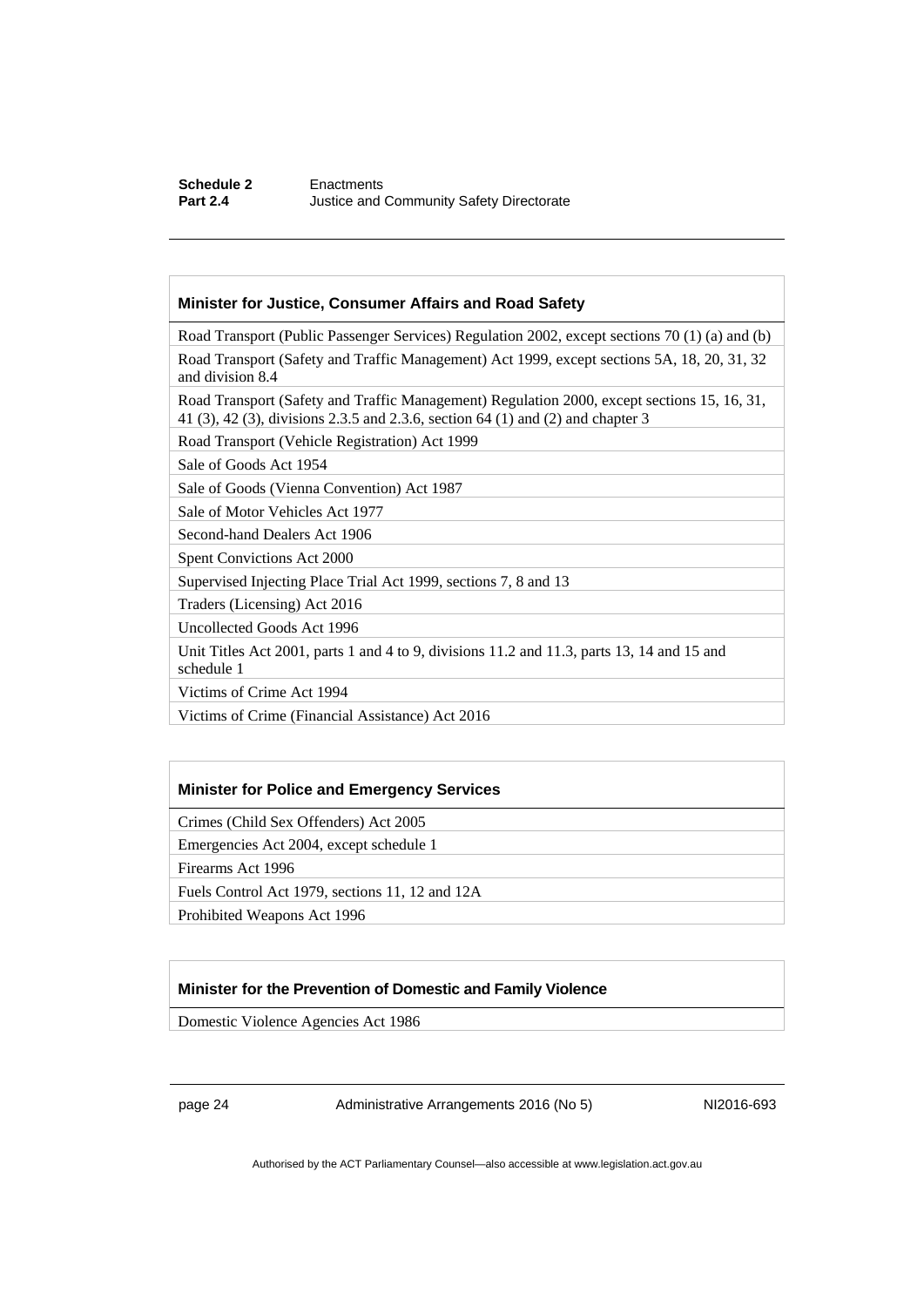# <span id="page-28-0"></span>**Part 2.5 Environment, Planning and Sustainable Development Directorate**

| Minister for the Environment and Heritage                                                                                      |
|--------------------------------------------------------------------------------------------------------------------------------|
| Animal Diseases Act 2005                                                                                                       |
| Environment Protection Act 1997                                                                                                |
| Fisheries Act 2000                                                                                                             |
| Hemp Fibre Industry Facilitation Act 2004                                                                                      |
| Heritage Act 2004                                                                                                              |
| Lakes Act 1976                                                                                                                 |
| National Environment Protection Council Act 1994                                                                               |
| Nature Conservation Act 2014                                                                                                   |
| Pest Plants and Animals Act 2005                                                                                               |
| Plant Diseases Act 2002                                                                                                        |
| Utilities Act 2000, except parts 3A, 11, 12 and 14 and sections 254 and 256 in relation to<br>part 14 (as it relates to water) |
| Utilities (Technical Regulation) Act 2014 (as it relates to water)                                                             |
| Water Efficiency Labelling and Standards (ACT) Act 2015                                                                        |
| Water Resources Act 2007                                                                                                       |

#### **Minister for Climate Change and Sustainability**

Climate Change and Greenhouse Gas Reduction Act 2010

Clinical Waste Act 1990

Commissioner for Sustainability and the Environment Act 1993

Electricity Feed-in (Large-scale Renewable Energy Generation) Act 2011

Electricity Feed-in (Renewable Energy Premium) Act 2008

Electricity (National Scheme) Act 1997

Energy Efficiency (Cost of Living) Improvement Act 2012

National Energy Retail Law (ACT) Act 2012

National Gas (ACT) Act 2008

NI2016-693 Administrative Arrangements 2016 (No 5) page 25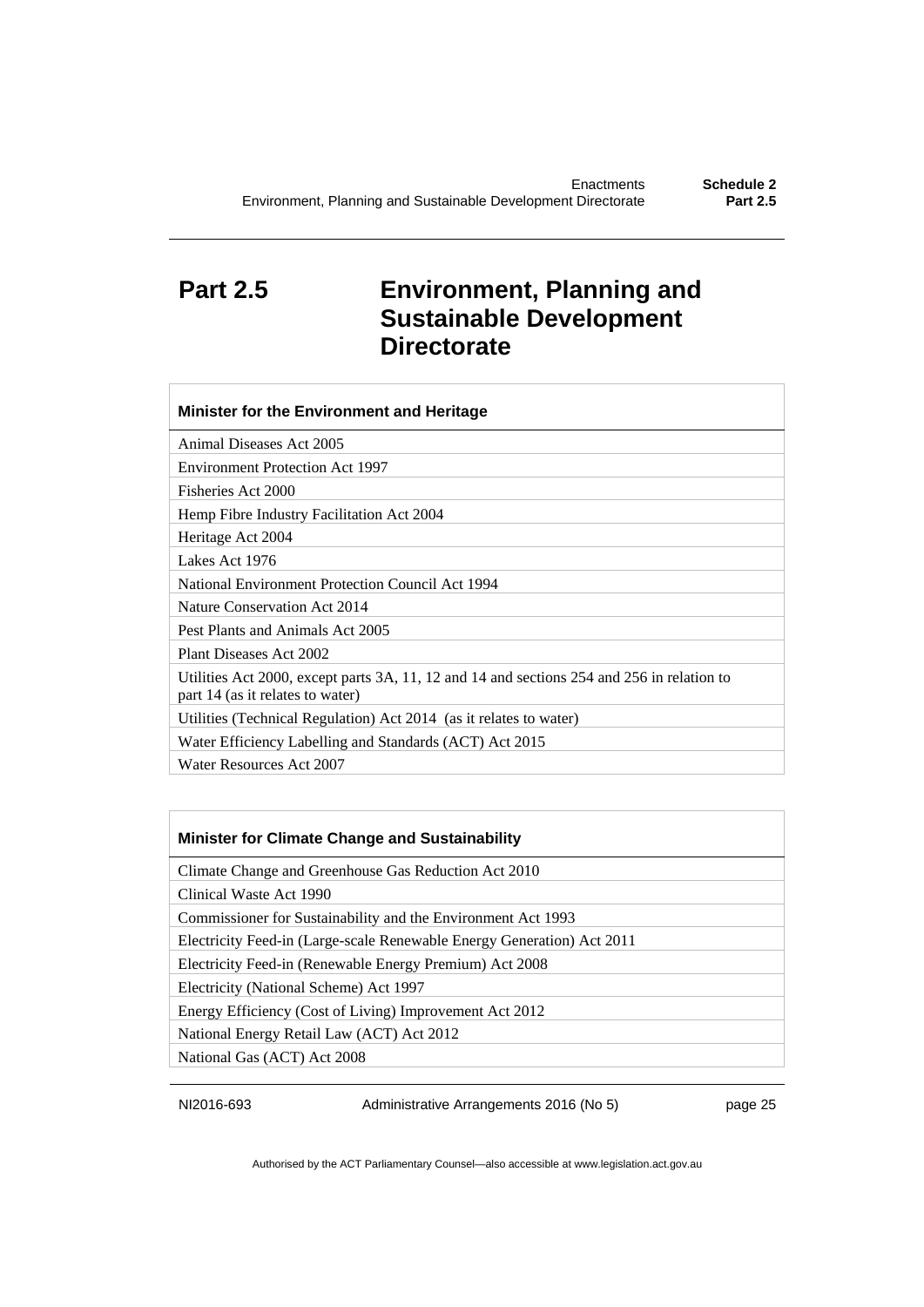#### **Schedule 2 Enactments**<br>**Part 2.5 Environmen Part 2.5** Environment, Planning and Sustainable Development Directorate

#### **Minister for Climate Change and Sustainability**

Plastic Shopping Bags Ban Act 2010

Utilities Act 2000, except parts 3A, 11, 12 and 14 and sections 254 and 256 in relation to part 14 (with the exception of those sections related to water)

Utilities (Technical Regulation) Act 2014 (with the exception of those sections related to water)

Utilities (Telecommunication Installations) Act 2001

#### **Minister for Planning and Land Management**

Architects Act 2004

Australian Capital Territory (Planning and Land Management) Act 1988 (Cwlth), sections 16, 19, 25 and 29 and part 10

Building Act 2004

Building and Construction Industry (Security of Payment) Act 2009

Community Title Act 2001

Construction Occupations (Licensing) Act 2004

Dangerous Substances Act 2004, chapter 3A

Districts Act 2002

Electricity Safety Act 1971

Enclosed Lands Protection Act 1943

Fertilisers (Labelling and Sale) Act 1904

Gas Safety Act 2000

Lands Acquisition Act 1994

Planning and Development Act 2007, except chapter 4

Public Place Names Act 1989

Public Roads Act 1902

Recovery of Lands Act 1929

Road Transport (General) Act 1999, sections 12, 13, 14, 19, 20 and administration provisions relating to fees and approval of forms, in relation to a function under the road transport legislation that is the responsibility of the Minister for Planning and Land Management

Road Transport (General) Regulation 2000, sections 13AA and 14 (1), (2) and (3) in relation to a function under the road transport legislation that is the responsibility of the Minister for Planning and Land Management

page 26 Administrative Arrangements 2016 (No 5) NI2016-693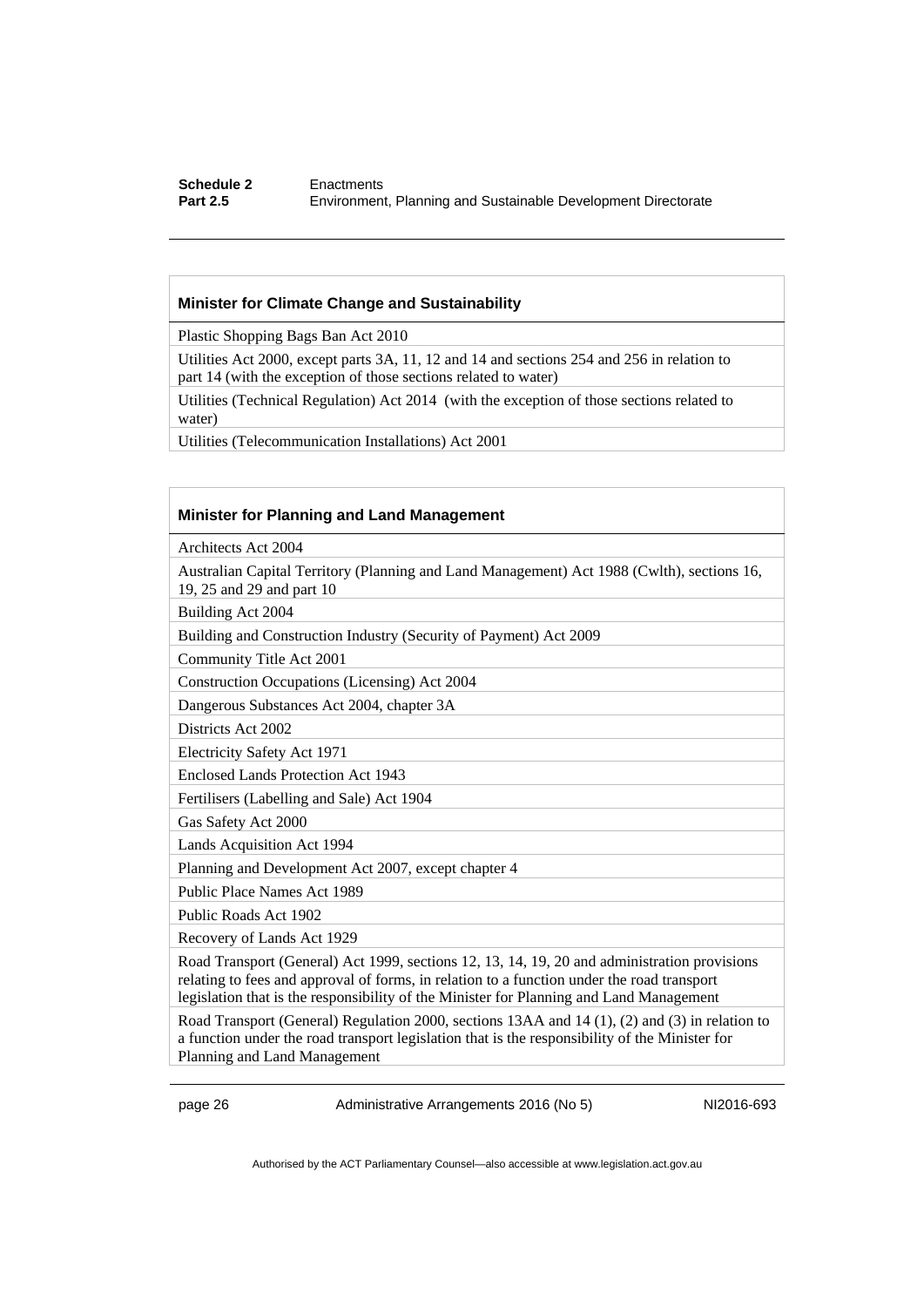#### **Minister for Planning and Land Management**

Road Transport (Safety and Traffic Management) Act 1999, division 8.4

Road Transport (Safety and Traffic Management) Regulation 2000, sections 15 and 16, divisions 2.3.5 and 2.3.6 and chapter 3

Stock Act 2005

Surveyors Act 2007

Unit Titles Act 2001, parts 2, 3 and 10, division 11.1 and part 12

Water and Sewerage Act 2000

NI2016-693 Administrative Arrangements 2016 (No 5) page 27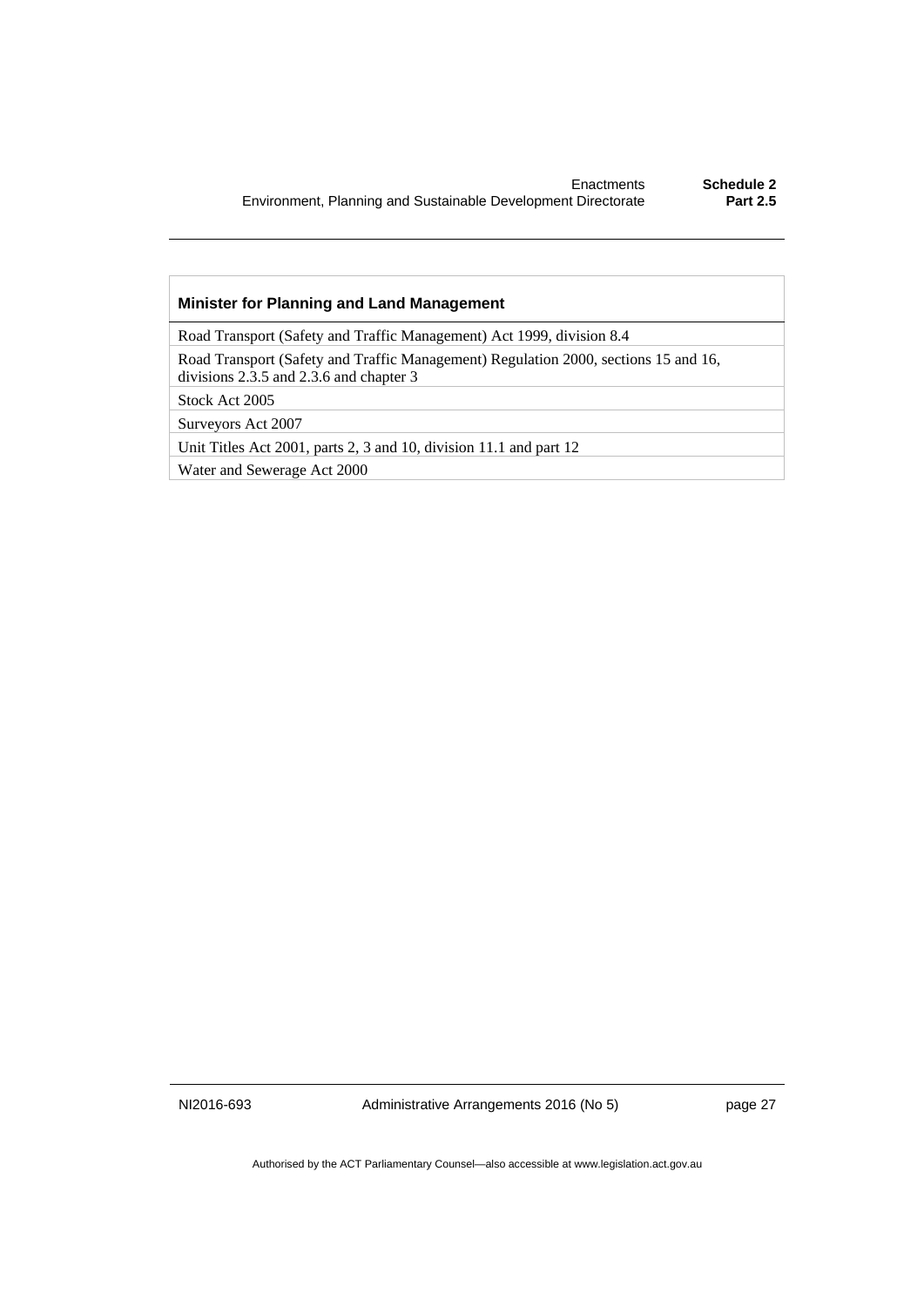#### **Schedule 2 Enactments**<br>**Part 2.6 Community Community Services Directorate**

# <span id="page-31-0"></span>**Part 2.6 Community Services Directorate**

#### **Minister for Housing and Suburban Development**

Community Housing Providers National Law (ACT) Act 2013

Housing Assistance Act 2007

#### **Minister for Community Services and Social Inclusion**

Working with Vulnerable People (Background Checking) Act 2011

#### **Minister for Disability, Children and Youth**

Adoption Act 1993, except section 104 (2)

Children and Young People Act 2008 (except chapter 20)

Disability Services Act 1991

#### **Minister for Aboriginal and Torres Strait Islander Affairs**

Aboriginal and Torres Strait Islander Elected Body Act 2008

Native Title Act 1994

page 28 Administrative Arrangements 2016 (No 5) NI2016-693